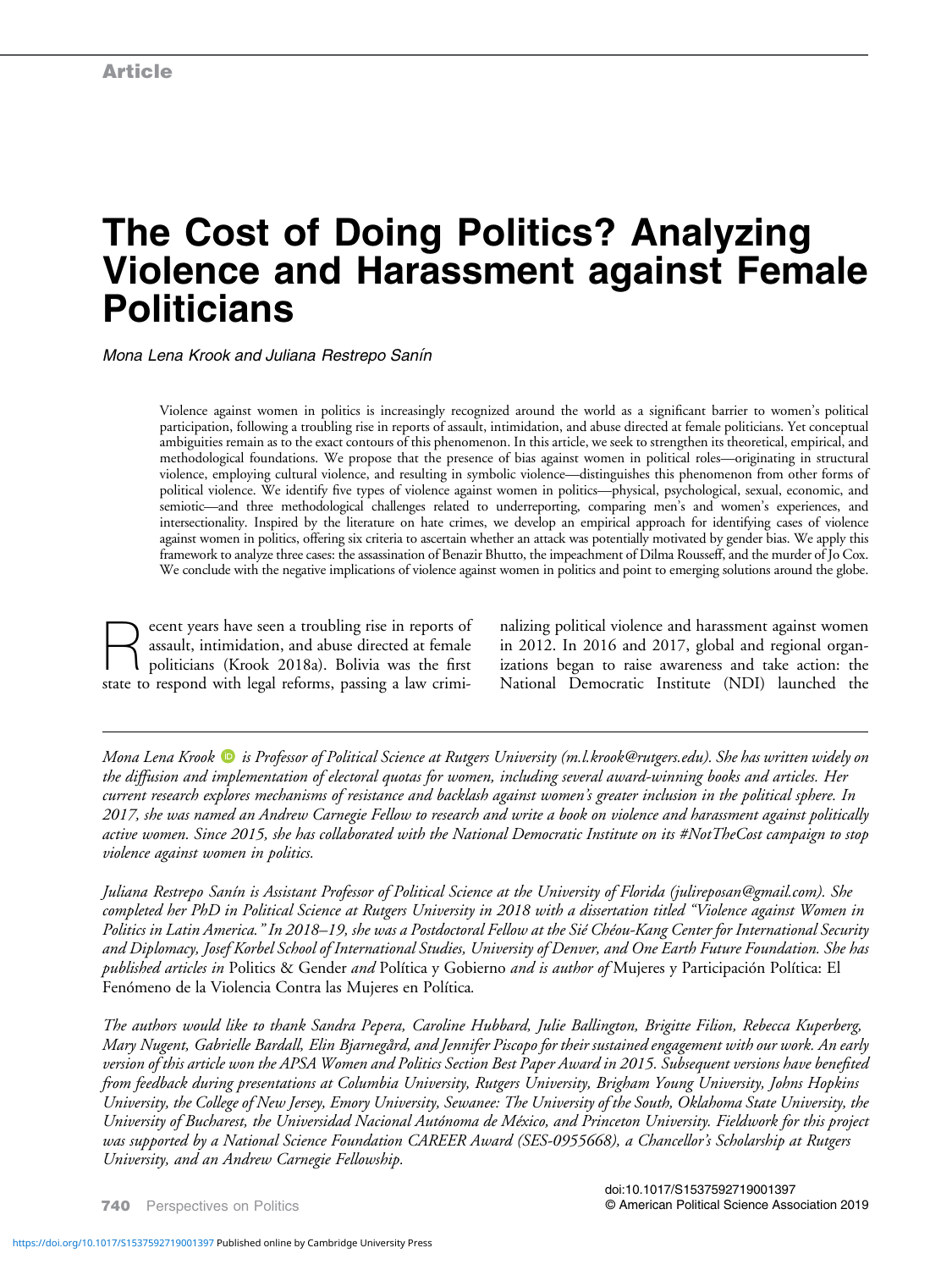#NotTheCost campaign to stop violence against women in politics; the Inter-Parliamentary Union (IPU) undertook a global study of sexism, violence, and harassment against female members of parliament (MPs); and the Inter-American Commission of Women published a model law to combat violence against women in political life. In 2018, the #MeToo movement led to the suspension or resignation of male MPs and cabinet ministers in North America, Western Europe, and beyond.

Available statistics indicate that violence against women in politics is not uncommon. The IPU finds that, globally, nearly all female MPs have experienced psychological violence in the course of their parliamentary work. Approximately one-third have suffered economic violence, one-quarter some type of physical violence, and one-fifth some form of sexual violence (Inter-Parliamentary Union 2016, 3). These patterns are confirmed at country and local levels. Of 425 women who ran for office in Malawi in 2009, 225 quit before the elections were over because of harassment and intimidation (Semu-Banda 2008). In Afghanistan, nearly all female candidates interviewed in the 2010 elections had received threatening phone calls (National Democratic Institute 2010). In Peru, 41% of female mayors and local councilors had been subjected to violence (Quintanilla 2012). In Bolivia, 70% of women had been victims of violence more than once (Rojas Valverde 2012).

Despite emerging global attention, several conceptual ambiguities remain regarding the contours of this phenomenon. First, definitions used by NDI and the IPU focus on women, suggesting that these acts target women because of their gender—but without comparing their experiences to those of men (Krook 2017). Second, terminology varies. UN Women and the International Foundation for Electoral Systems (IFES) highlight violence against women in elections, rather than in political life, whereas debates in Latin America distinguish between political violence and harassment. Finally, sources diverge in recognizing different forms of violence: the Bolivian law names two, IFES identifies three, and the IPU lists four.

This article seeks to resolve these ambiguities to lay the foundations for improved global research and programming. To make the concept of "violence against women in politics" more theoretically, empirically, and methodologically robust, we draw on literatures in multiple disciplines, a large collection of new stories and practitioner reports, and interviews we conducted in Asia, Latin America, North Africa, Western Europe, and sub-Saharan Africa between 2014 and 2018. In the first section, we propose that the presence of bias against women in political roles distinguishes this phenomenon from political violence and violence against politicians. We argue that violence against women in politics originates in structural violence, is carried out through cultural violence, and results in symbolic violence against women.

The second section maps empirical manifestations, emphasizing continuities across a broad range of behaviors falling under the umbrella of violence against women in politics. Recognizing that definitions of violence are contested, however, we introduce a distinction between violence, the use or threat of use of force, and harassment, the creation of a hostile work environment. We combine research and practitioner work on political violence and violence against women to identify four types: physical, psychological, sexual, and economic. Based on trends in women's experiences emerging in our news and interview data, we theorize one additional form: semiotic.

The third section addresses methodological challenges in studying this phenomenon: the problem of underreporting, the value of comparing men's and women's experiences, and the need to take intersectionality into account. Seeking to resolve these issues, the fourth section considers how to identify cases of violence against women in politics. Inspired by the literature on hate crimes, we present six criteria to help ascertain whether an attack was potentially motivated by bias.

To illustrate how these elements might inform empirical analysis, the fifth section applies our framework to three cases: the assassination of Benazir Bhutto, the impeachment of Dilma Rousseff, and the murder of Jo Cox. These acts targeted female politicians performing their political roles and as such ultimately violated their political rights. Based on our framework, we determine that the Rousseff and Cox cases constitute examples of violence against women in politics, but the Bhutto case does not. Ambiguities in the Cox data, in particular, show why a bias event approach is crucial for judging the broader significance of a given case. The final section outlines the negative implications of violence against women in politics and discusses emerging solutions around the globe.

# Theorizing the Phenomenon

Political scientists have long been troubled by political violence, defining it as the use of force— or threatened use of force—to achieve political ends (Della Porta 1995). It poses a challenge to democracy when one side gets "its way through fear of injury or death," rather than "through a process in which individuals or groups recognize each other... as rational interlocutors" (Schwarzmantel 2010, 222). Recent studies on violence against politicians and on violence against women in politics extend this agenda to consider threats and intimidation toward those who run for and hold political office. Similar to existing work on political violence, these literatures show how violent tactics seek to distort the collective will, with added impact when they specifically target members of particular groups.

#### Violence against Politicians

Violence against politicians has captured the attention of both practitioners and scholars working across disciplines.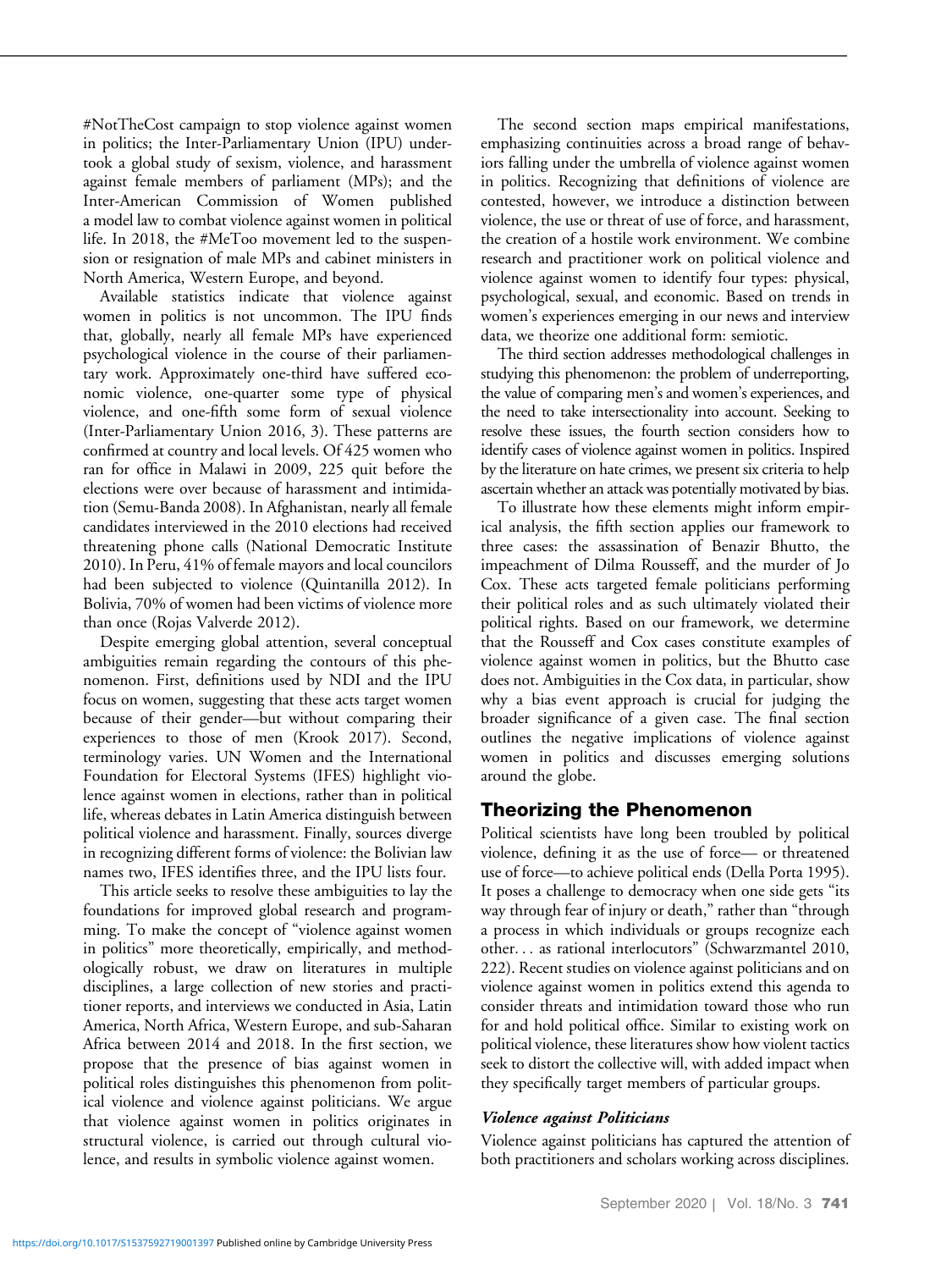## **Article** | Violence and Harassment of Female Politicians

The IPU Committee on the Human Rights of Parliamentarians recently renewed its efforts to pressure governments to investigate murders and disappearances and achieve redress for MPs unduly excluded from their mandates (Inter-Parliamentary Union 2018). Governments have also taken a keener interest in this issue. In 2015, the Italian parliament commissioned a survey of murdered politicians. In 2017, British prime minister Theresa May called for a review of abuse and intimidation of candidates, and the Swedish government launched a plan to tackle threats and hate directed at officeholders.

Most academic research on this topic has been conducted by forensic psychiatrists studying "aggressive/ intrusive" behaviors toward public figures, including physical attacks, threats, stalking, property damage, and inappropriate communications. Between 80% and 90% of MPs in New Zealand and the UK report experiencing at least one of these forms of harassment (Every-Palmer, Barry-Walsh, and Pathé 2015; James et al. 2016). More than one-quarter of Canadian politicians described these intrusions as "frightening" or "terrifying" (Adams et al. 2009, 807), and more than 40% of British MPs increased their security measures at home and work as a result (James et al. 2016, 186). For these scholars, intrusive behaviors "stand apart from what might be seen as the MP's working role" when they "interfere with his or her function, or cross the border into what is perceived as threatening" (178).

Political scientists and economists have taken a different approach, seeking to explain when, why, and how groups use violence against politicians—and with what effects. Evidence from Italy indicates that violence is most likely to occur after elections to influence policy, rather than being committed before elections to affect electoral outcomes. It is usually directed at local politicians and most often takes the form of arson and threatening letters (Daniele and Dipoppa 2017). Its aim is generally to provoke their removal or render them less effective in pursuing agendas that the group dislikes (Dal Bó, Dal Bó, and Di Tella 2003). Country factors may facilitate such violence; for example, in Mexico the number of narco-assassinations has increased since 2005 as a result of growing criminal fragmentation and political pluralization (Blume 2017).

Gender features in only a marginal way in these literatures, despite observations in passing that the majority of perpetrators are male (James et al. 2016) and that murdered politicians also tend to be male (Daniele 2017). Yet incorporating a gender lens into the study of violence against politicians does more than just highlight the gendered identities of victims and perpetrators. It also points to a related but distinct phenomenon, whereby the origins, means, and effects of violent acts specifically aim to exclude women from the political sphere, disrupting the political process as a means of reinforcing gendered hierarchies.

#### Violence against Women in Politics

In September 2017, British MPs held a debate on the abuse and intimidation of political candidates, agreeing that the problem affected all parties and posed a serious problem for democracy. Yet, numerous interventions in the debate by both male and female MPs noted that women were often specifically targeted. Work on online abuse makes a similar observation: whereas "generic trolls" aim to annoy, upset, or anger people, "gender trolls" engage in harassing and threatening behaviors often using graphic sexualized and gender-based insults to inspire fear and drive women to withdraw from online discourse (Mantilla 2015). Although the technology is new, maligning a woman's character, often by reference to her sexuality, has been a recurring strategy historically to discredit women's ideas and inhibit their participation in traditionally male-dominated spaces (Spender 1982).

Violence against women in politics thus entails violations of both electoral and personal integrity (Bjarnegård 2018). It stems from misogyny, a system that polices and enforces patriarchal norms and expectations. Misogyny distinguishes between "good" and "bad" women, punishing the latter for perceived violations of appropriate gender roles (Manne 2018). Political scientists have largely overlooked this phenomenon because they tend to define violence in a minimalistic way, as an act of force. Sociologists and many feminist theorists, in contrast, tend to define violence more comprehensively as an act of violation (Bufacchi 2005), thereby uncovering behaviors that otherwise remain hidden or "naturalized." Inspired by this work, we propose that violence against women in politics originates in structural violence, is perpetrated through cultural violence, and results in symbolic violence against women (Figure 1).

Violence against women in politics begins with structural violence, involving the stratification of access to basic human needs based on ascriptive group membership. Built into the social structure, this stratification enacts harm in the form of unequal life chances (Galtung 1969), "leav[ing] marks not only on the human body but also on the mind and the spirit" (Galtung 1990, 294). The structural origins of women's political exclusion stem from ancient and modern political theories associating men with the public sphere and women with the private (Okin 1979). This divide limits women's mobility even in

## Figure 1 Violence against women in politics

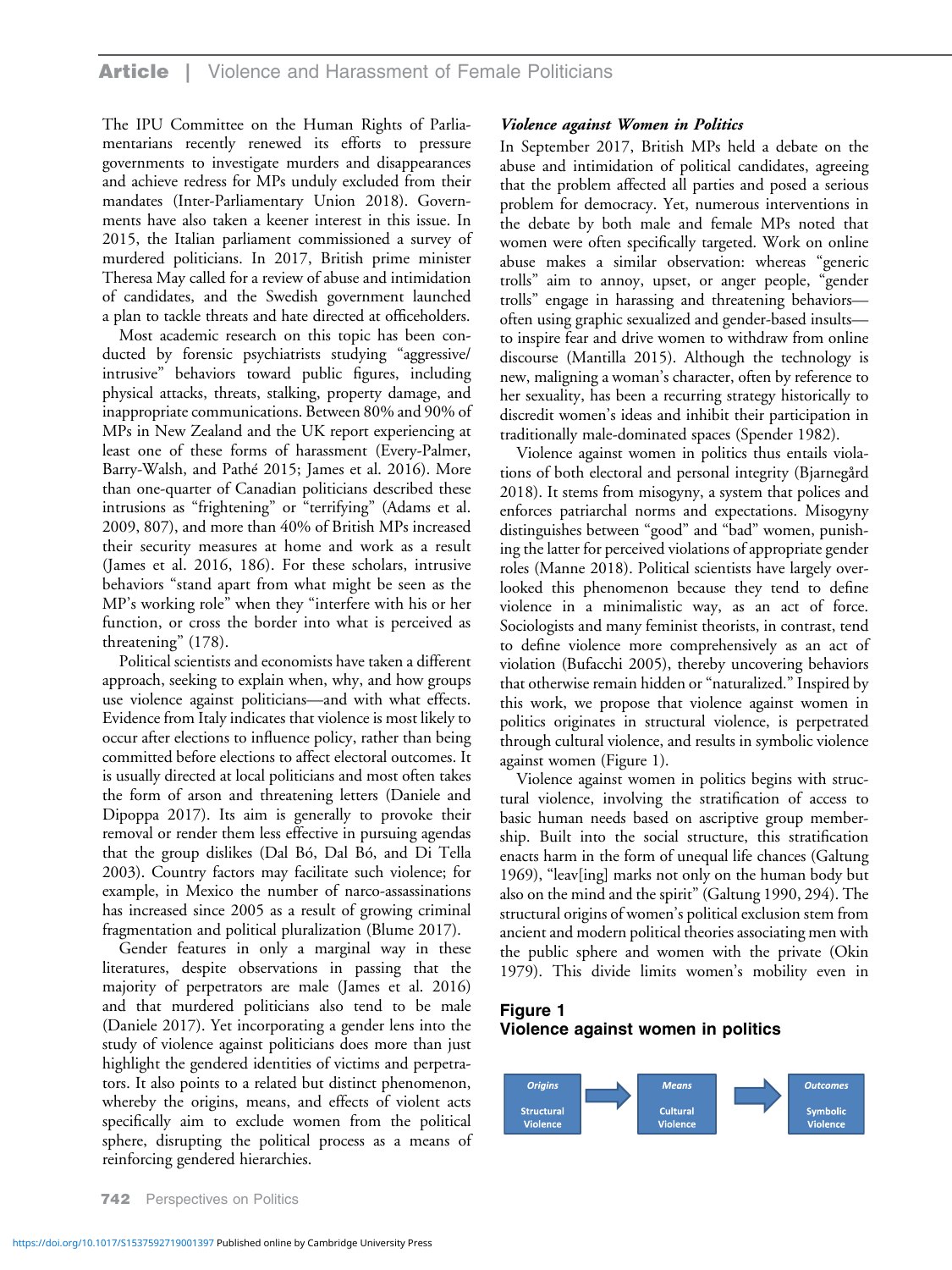countries where women's movement in public spaces is not legally restricted. Structural violence inspires and rationalizes hostility against women leaders stemming from their perceived status violations (Eagly and Karau 2002).

Cultural violence provides the means for perpetrating violence against women in politics. It refers to cultural norms used to justify mistreatment, thereby "changing the moral color of an act from red/wrong to green/right or at least to yellow/acceptable" (Galtung 1990, 291). Rooted in dynamics of structural violence, cultural violence creates a double standard by tolerating violence when perpetrated against members of particular groups. Rape myths are one form: blaming survivors, they suggest that rapes are provoked by women's personal choices in clothing and behavior (Suarez and Gadalla 2010). Sexist jokes are another form of cultural violence, expressing antagonistic attitudes toward women under the guise of "benign amusement" (Ford 2000). Sexual objectification is a third common vehicle, reducing women to physical attributes and thereby denying their competence and full emotional and moral capacity (Heflick and Goldenberg 2011).

Symbolic violence is the intended outcome of violence against women in politics. According to Bourdieu (2001), masculine domination is the quintessential form of symbolic violence, seeking to put women who deviate from prescribed norms back "in their place." What makes symbolic violence so powerful is "misrecognition," whereby the "dominated apply categories constructed from the point of view of the dominant to the relations of domination" (35). These dynamics can be seen in cases of sex-based harassment: men and women alike may punish individuals who deviate from gender norms to defend their own status in the existing system of gender hierarchy (Berdahl 2007). Backlash against agentic women maintains stereotypes and rewards perpetrators psychologically, increasing their self-esteem (Rudman and Fairchild 2004).

# Mapping Empirical Manifestations

A minimalist conception of violence as force focuses on the deliberate infliction of physical injury, highlighting the intentions of agents who commit acts of violence at single moments in time. In contrast, a more comprehensive view of violence as violation recognizes a wider range of transgressions, privileging the experiences of victims and the temporally indeterminate "ripples of violence" affecting survivors, their families, and society (Bufacchi 2005; Bufacchi and Gilson 2016). Reflecting the latter approach, research and activism on violence against women go beyond physical violence to emphasize a continuum of violent behaviors (Kelly 1988).

International and national frameworks thus enumerate various forms of violence against women. Article 2 of the

1993 UN Declaration on the Elimination of Violence against Women names physical, sexual, and psychological violence, to which Article 3 of the 2011 Council of Europe's Istanbul Convention adds economic violence. World Bank data from 189 countries indicate that all four forms appear in national laws, with varying degrees of recognition: physical violence is criminalized in 137 states, psychological violence in 134, sexual violence in 106, and economic violence in 86 (World Bank 2016).

We propose two modifications to these prevailing frameworks. First, recognizing that political scientists without a foundation in gender studies may hesitate to adopt a broad concept of violence, we propose retaining the umbrella concept of violence against women in politics, under which we can distinguish between acts of *violence*, involving the use of force, and *harassment*, actions creating a hostile work environment. Second, we theorize a fifth form of violence against women in politics, semiotic violence, which captures dynamics not reducible to the four other types. Figure 2 illustrates how the five types of violence form part of the same field of behaviors, but may nonetheless be distinguished from one another.

#### Physical Violence and Harassment

Physical violence involves efforts to inflict bodily harm and injury. In 2004, a Mexican mayoral candidate, Guadalupe Ávila Salinas, was shot dead in broad daylight by the sitting mayor while holding a meeting with women from the community (Jarquín Edgar

# Figure 2 Types of violence against women in politics

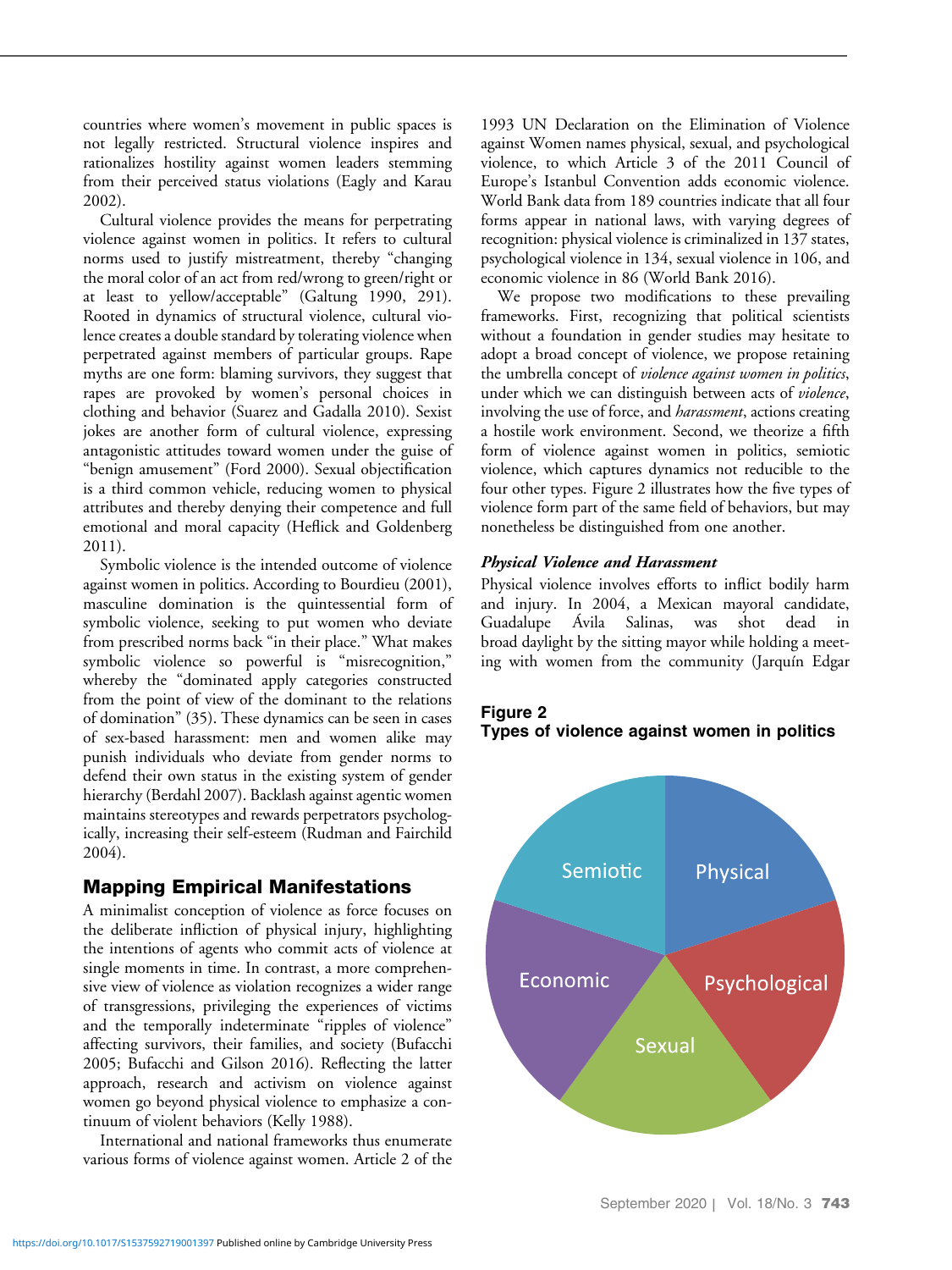## **Article** | Violence and Harassment of Female Politicians

2004). Other women have been kidnapped, such as Afghan MP Fariba Ahmadi Kakar, who was abducted by Taliban rebels in 2013 (Graham-Harrison 2013), or severely beaten, as was Kenyan parliamentary candidate Flora Terah in 2007 (Terah 2008).

Physical harassment entails touching, jostling, or other forms of unwelcome physical proximity, as experienced by an activist in Uganda who was stripped naked by police at a party rally in 2015. It might also involve involuntary confinement; for example, a candidate in Tunisia was locked in her home by her husband to prevent her from attending a campaign event.<sup>1</sup> The tangible nature of physical acts makes them the most widely recognized and least contested forms of violence against women. They tend to be relatively rare, however, with perpetrators opting for "less costly" means of violence and harassment before escalating to physical attacks.

#### Psychological Violence and Harassment

Psychological violence inflicts trauma on individuals' mental state or emotional well-being. Examples include death and rape threats, carried out in person or online. Laura Boldrini, speaker of the Italian parliament, received bullets in the mail, saw "Death to Boldrini" scrawled on city walls, and was burned in effigy (Feder, Nardelli, and De Luca 2018). Rape threats against British MP Jess Phillips on Twitter became so common that she was forced to block her Twitter accounts and report the abuse to police.<sup>2</sup>

Psychological harassment occurs inside and outside of official political settings. Malalai Joya, an Afghan MP, was called a prostitute and had water bottles thrown at her in parliament; in 2007 she was ejected by a show of hands, in violation of official procedures for suspending an MP (EqualityNow 2007). Ayaka Shiomura, a Japanese local councilor, was taunted by male colleagues, who yelled "Go and get married" and "Can't you give birth?" at her while she was making a speech on increasing the number of women in the workforce (Lies 2014). In Sierra Leone, men in secret societies have sought to scare off female candidates (Kellow 2010).

#### Sexual Violence and Harassment

Sexual violence comprises sexual acts and attempts at sexual acts by coercion. Stigma prevents many women from coming forward to report their experience of sexual violence. For example, it was only in 2014, during debates on sexual violence in Canadian politics, that former deputy prime minister Sheila Copps disclosed she had been sexually assaulted by a male provincial parliament colleague in 1980 (CBS News 2014). In 2016, Monique Pelletier revealed she was assaulted by a male senator in 1979 while serving as the French minister of women's rights.<sup>3</sup>

Sexual harassment entails unwelcome sexual comments or advances. In recent years, elected men who have lost their positions because of such allegations include Mbulelo Goniwe, chief whip for the African National Congress party in South Africa in 2006; Massimo Pacetti and Scott Andrews, Liberal MPs in Canada in 2014; Silvan Shalom, interior minister of Israel in 2015; and Denis Baupin, vice president of the French National Assembly in 2016 (Krook 2018b). The rise of the #MeToo movement in 2017 has accelerated similar disclosures in countries as diverse as Britain, Canada, Korea, Russia, and the United States.

#### Economic Violence and Harassment

Feminists theorize economic violence as abuse seeking to deny or control women's access to financial resources (UN Women/UNDP 2017, 17), whereas definitions of electoral violence include injuries inflicted on "person or property at any stage of the long electoral cycle" (Norris, Frank, and Martínez i Coma 2014, 9). We define economic violence as property damage, ranging from petty vandalism to attempts to undermine a woman's economic livelihood. Extremists defaced and tore down women's campaign posters in Iraq (Abdul-Hassan and Salaheddin 2018), and British MP Angela Eagle had a brick thrown through the window of her constituency office (Perraudin 2016). In India, the land and crops of a local councilor were destroyed (Asian Human Rights Commission 2006).

Economic harassment involves withholding economic resources to reduce women's capacity to perform their political responsibilities. In Bolivia, local officials refused to pay the salaries of elected women (Corz 2012), and in Peru, the husband of a local councilor prevented her from having access to the family's money after she was elected (Quintanilla 2012). In Costa Rica, El Salvador, Mexico, and Peru, locally elected women, but not their male colleagues, were denied offices, telephones, and even travel expenses (Krook and Restrepo Sanín 2016).

#### Semiotic Violence and Harassment

Semiotic violence is perpetrated through degrading images and sexist language (Krook 2019). Sexual objectification is one strategy of semiotic violence. After the election of Croatian president Kolinda Grabar-Kitarović in 2015, national news outlets published stills from an alleged sex tape of her; in 2016, photos supposedly of her wearing a bikini went viral ("OK Ladies" 2016).

Symbolic annihilation is another strategy. This concept, which was developed in media studies, proposes that excluding or trivializing particular groups transmits a message about the societal value of the members of those groups (Klein and Shiffman 2009). Symbolic annihilation occurs in politics in at least two ways. First, opponents seek to erase women as actors in the political imagination. In 2009, ultra-Orthodox newspapers in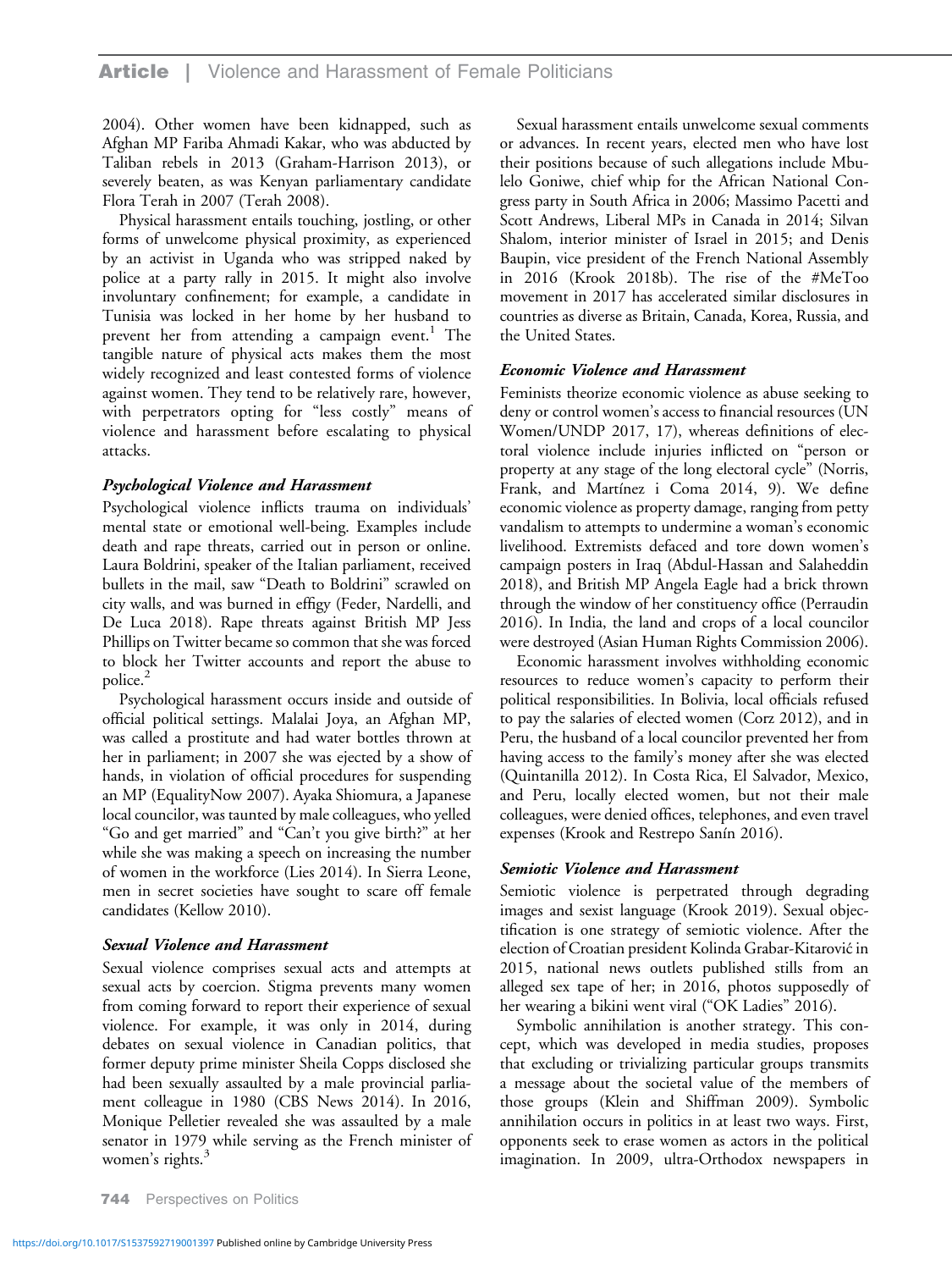Israel altered photos of the cabinet to exclude its female members (Huffington Post 2009). Second, rules of language and grammar are deployed to resist gendered transformations. In 2014, a conservative male MP in France repeatedly addressed the president of the National Assembly as Madame le Président (using the masculine form of "president"), despite her telling him multiple times to use Madame la Présidente, the feminine form (Cotteret 2014).

A third strategy is to employ highly negative gendered language to characterize female politicians and their behaviors. Misogynistic merchandise featuring slogans like "Trump That Bitch!" was widely sold at Donald Trump rallies during the 2016 U.S. presidential elections (Bellstrom 2016), and Trump famously called Hillary Clinton "a nasty woman" during the final presidential debate. In the Philippines, President Rodrigo Duterte described Senator Leila de Lima as "immoral" and an "adulterer" when she challenged his leadership, actions that female colleagues condemned as "slut-shaming" (Sherwell 2016).

## Interrelated Violence

Analytically distinguishing between these five types does not mean that they are clearly distinct in practice. Sexual assault, for example, may have both physical and psychological components. Similarly, when distributed to a larger public, photoshopped images constitute semiotic violence; when sent to the woman in question, they entail psychological and sexual harassment. These overlaps do not undermine our classification, we argue, but rather bolster the case for thinking about these acts as part of a shared field of practices. Interrelations are perhaps best illustrated, however, by cases where different forms of violence appear in an escalating pattern over time.

For Juana Quispe, a local councilor in Bolivia, psychological and economic harassment culminated in physical violence. Even though Quispe and her male party colleagues were critical of the mayor, she was singled out for mistreatment. The mayor, his supporters, and various local councilors first pressured her to resign. When she did not do so, they changed the council's meeting times and refused her entrance to the sessions. They then falsely accused her of corruption, suspending her from her position. She waged a seven-month legal battle that resulted in her being reinstated, but the council then denied her a salary for those seven months, arguing that she had not attended its sessions. One month later, she was murdered (Corz 2012). $4$ 

# Tackling Methodological Challenges

Documenting violence against women is notoriously difficult. Many women are reluctant to report violence because of feelings of shame and stigma, fear of retaliation, and perceived impunity for perpetrators

(Palermo, Bleck, and Peterman 2014). Normalized in many societies, violence against women is rarely seen as a problem in need of intervention. In the case of violence against women in politics, political dynamics further disincentivize speaking out. Additionally, calls to incorporate gender and intersectionality raise questions about the robustness of research if men are not included as subjects and how diversity among women should be recognized and taken into account.

## Reporting Instances of Violence

Perhaps the number one barrier to studying this phenomenon is the tendency to dismiss violence as "the cost of doing politics." While some of this resistance appears to stem from a hesitance to be viewed as "victims," many elected women acknowledge that female colleagues have been targeted for gender-based violence (Cerva Cerna  $2014$ .<sup>5</sup> A best practice strategy for collecting statistics on violence against women is to avoid the word "violence," giving rise to varied subjective interpretations, in favor of asking a list of questions about specific acts (United Nations 2014). Using this approach, the IPU (2016) finds that violence and harassment against women parliamentarians is widespread.

Silence on these issues is not merely a cognitive question, however. It may also be a strategic decision. In interviews, women admit frankly that speaking out would be a form of "political suicide." <sup>6</sup> One reason is that most perpetrators are members of the woman's own political party (National Democratic Institute 2018; UN Women 2014). Insiders may justify suppressing women's accounts out of concerns about negative publicity that could be exploited at election time. Another concern is that women may believe that it will reflect badly on themselves, as in Tanzania where demanding sexual favors for political positions is widespread.<sup>7</sup> Silence may also be the result of staff decisions to read and delete abusive correspondence, so that MPs are not fully aware of the extent of harassment (Committee on Standards in Public Life 2017).

In cases where women are willing to speak out, moreover, it is rarely clear to whom they should report. In 2014, sexual harassment allegations against Canadian MPs from different parties led to the discovery that there were no procedures in place to handle such claims.<sup>8</sup> In the wake of the #MeToo movement, women in several countries have created anonymous reporting mechanisms to fill this gap.<sup>9</sup> In Mexico, where the problem is well recognized but no legal framework yet exists, women have lodged complaints with diverse state institutions.<sup>10</sup> Opening up about sexual violence or harassment may backfire, however, causing female politicians to be portrayed as overly emotional, as occurred after Australian prime minister Julia Gillard's misogyny speech in parliament in 2012 (Wright and Holland 2014). Women may also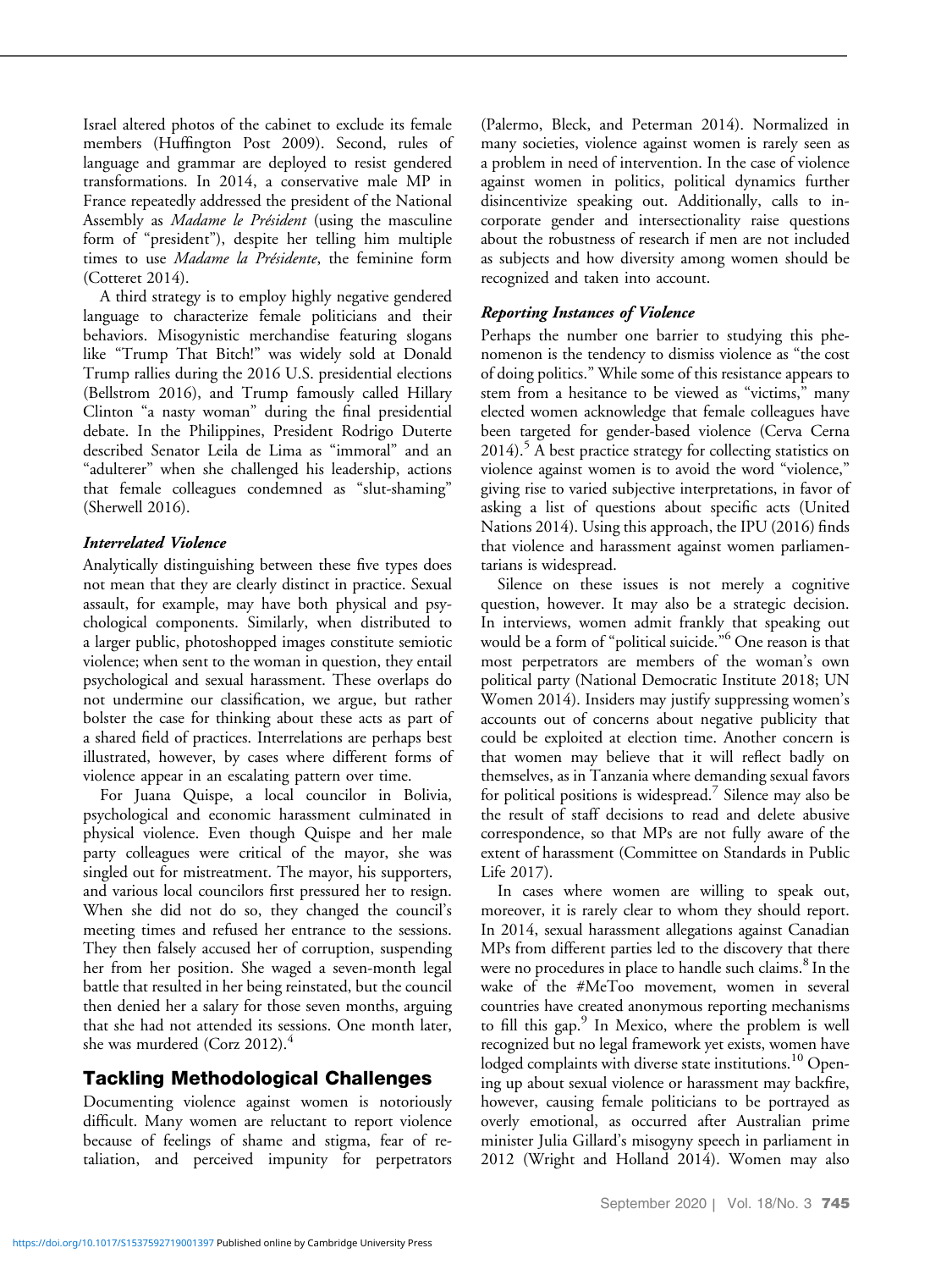simply not be believed: when Kim Weaver stood down as a candidate in an Iowa congressional race against incumbent Steve King, citing "very alarming acts of intimidation, including death threats," he tweeted in response, "Death threats likely didn't happen but a fabrication" (Fang 2017).

#### Comparing Men's and Women's Experiences

A second challenge in studying this topic stems from calls to take "gender" seriously in political research. Some scholars argue that it is vital to study men and women together, recognizing that men are gendered beings and that comparison is essential for ascertaining whether or not gender plays a role (Bjarnegård 2018). Bolstering the case for this approach, a review by IFES of its electoral violence data finds that men are more often victims of physical violence, whereas women are more likely to face psychological violence (Bardall 2011). Some male politicians have also been targeted for gender-based attacks: Harvey Milk, the first openly gay man to hold public office in the United States, was assassinated in 1978 by an antigay colleague.

Emphasizing that men also experience gender-based political violence, however, risks theorizing a false symmetry between men's and women's experiences. Within the broader field of violence against women, emphasis on the fact that most victims of gender-based violence are women gave rise to a counternarrative—based not on facts but driven by broader political agendas—claiming that men and women were equally victims and perpetrators of domestic violence. This equivalence perspective, however, is easily disproved when types and severity of violence are taken into account (Berns 2001).

In the political world, some male politicians do claim to be equally or more abused than their female counterparts.<sup>11</sup> Yet many male MPs reject the notion of equivalence; for example, British MP Martin Whitfield stated, "I fully accept that my experience... is but a mere toe in the water compared with the vile abuse received by other... Members, especially women."<sup>12</sup> Focusing on mere numbers also can distort perceptions of gender and political violence. A study of mafia assassinations of Italian mayors observes that all victims were male, without noting that women are severely underrepresented in these positions.

#### Taking Intersectionality into Account

The emphasis on violence against women in politics, finally, seems to suggest that gender is the only source of abuse. However, the concept of intersectionality theorizes that different facets of identity interact to shape life opportunities and experiences (McCall 2005). Although intersectionality has not yet been incorporated widely into theorizing about violence against women in politics (Kuperberg 2018), it is present in news coverage and emerging data on this phenomenon. An analysis of Twitter abuse against female MPs in the United Kingdom finds

that nearly half of the abusive tweets were directed at Diane Abbott, the first black woman to be elected to the British parliament; when Abbott was taken out of the sample, black and Asian women still received 30% more abuse than their white counterparts (Amnesty International UK 2017).

These interactions are not limited to gender and race. In the United Kingdom, sexism combined with anti-Semitism against Luciana Berger, a Jewish MP, and homophobic slurs were made against Angela Eagle, the first openly lesbian  $MP<sup>13</sup>$  Poor and lower-caste women are more vulnerable than other groups in India, Nepal, and Pakistan (UN Women 2014, 64-65), whereas younger women are more prone to violence and harassment according to global data from the IPU (2016). Women who challenge gender roles in multiple ways—being outspoken feminists<sup>14</sup> or ascending to prominent leadership positions (Davies 2014)—also seem to experience more numerous and more vitriolic attacks. The intersectional nature of this violence, however, does not undermine bias against women as a key driver. Rather, it substantiates the intuition that structural, cultural, and symbolic violence against women and members of other marginalized groups lie at the heart of this phenomenon.

## Identifying Bias Events

Due to dynamics of structural, cultural, and symbolic violence, bias against particular groups is often highly naturalized. As a result, perpetrators may not be aware of their prejudice, and targets may accept mistreatment as simply the normal course of affairs. This creates serious challenges to identifying acts of violence against women in politics. To move beyond this impasse, we draw on the hate crimes literature to conceptualize violence against women in politics as "bias events." Translating this into a strategy for empirical research, we pull from existing legal guidance to create six indicators for identifying cases of violence against women in politics. Consistent with legal applications, this holistic approach does not require that all six criteria be met. Rather, it calls for pieces of evidence to be weighed in relation to one another to determine whether, on balance, they would support a finding of bias against women in political roles.

#### The Concept of Hate Crimes

Hate crime laws impose a higher class of penalties when a violent crime targets victims because of their perceived social group membership. These crimes are deemed to be more severe because they also involve group-based discrimination. Used to reassert privilege on the part of dominant groups, their impact "goes far beyond physical or financial damages. It reaches into the community to create fear, hostility, and suspicion" (Perry 2001, 10). These "message crimes" thus aim to deny equal rights to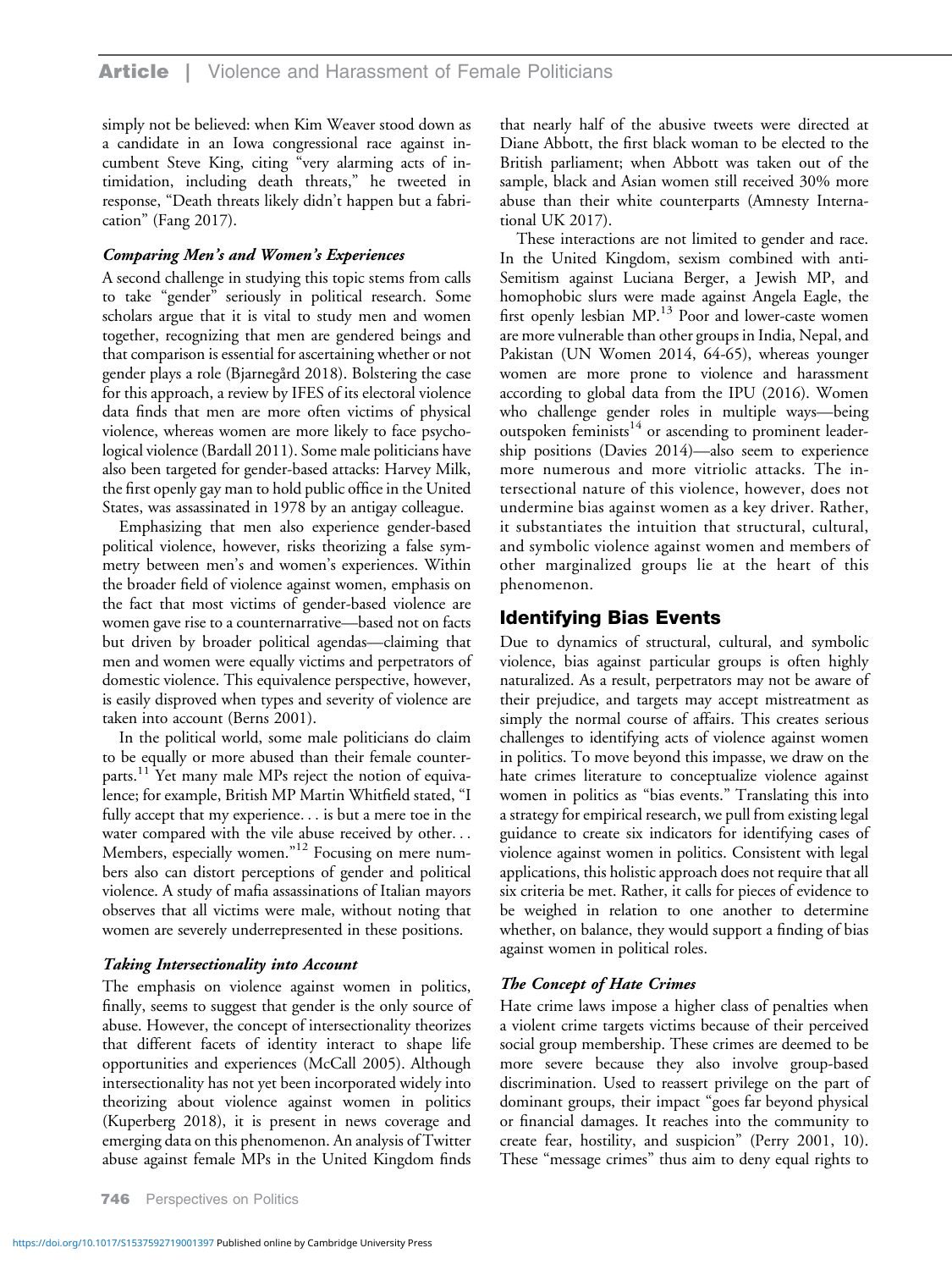group members and heighten a sense of vulnerability among other members of the community (Iganski 2001).

One critique of hate crime legislation is that it punishes "improper thinking," violating the right to free speech (Jacobs and Potter 1997). Yet the aim of these laws is to ensure that all members of society are free to exercise their civil rights without public or private interference (Weisburd and Levin 1994). Perpetrators' actions seek to diminish free speech on the part of the harassed and other members of their group (Mantilla 2015).

Women have not fully benefited from existing hate crime laws because of the frequent exclusion of gender as a category (McPhail 2002). This stems not only from structural and cultural violence naturalizing the mistreatment of women but also from the existence of other laws on violence against women (Walters and Tumath 2014). A further challenge relates to the word "hate," given that perpetrators rarely, in fact, hate all women. Manne critiques this "naïve conception" of misogyny in favor of thinking about it as a property of social systems, in which women face hostility "because they are women in a man's world" (2018, 33; emphasis in original).

Weisburd and Levin advocate using the term "bias crime," arguing that it more accurately captures this discriminatory, group-based hierarchical component. As civil rights violations, the hateful intent of the perpetrator is less important than the discriminatory use of violence against those who are seen as "transgressors" against their "proper role" in society (1994, 36). Focusing only on "crimes," we argue, is also too limited. We expand our focus, therefore, to include what police in England and Wales label "hate incidents" or "any non-crime perceived by the victim or any other person, as being motivated by prejudice or hate" (Ask the Police 2018). With these modifications, we propose the umbrella concept of "bias events" as the broader category drawing lines around what does and does not constitute an act of violence against women in politics.

A bias event approach has numerous advantages over a hate crime framework for analyzing violence against women in politics. First, it avoids unduly restricting the focus to criminal behaviors, recognizing that legal standards vary across countries, as does state capacity to enforce laws. Second, this approach decenters the state and the police as the only actors relevant to tackling violence against women in politics, opening up opportunities for other actors, such as international organizations, political parties, and civil society, to be active on this issue. Third, it displaces a focus on perpetrator intentions, which can be misunderstood or denied, in favor of the perspectives and experiences of victims and society at large.

#### Criteria for Ascertaining Bias

To develop criteria for identifying bias events, we start with the guidelines in the FBI's Hate Crime Data Collection Guidelines and Training Manual. The FBI notes that because it is difficult to ascertain an offender's subjective motivation, a crime should be deemed to be motivated by bias "only if investigation reveals sufficient objective facts to lead a reasonable and prudent person to conclude that the offender's actions were motivated, in whole or in part, by bias" (2015, 4).

These guidelines list various types of evidence that particularly when combined—might support a finding of bias. We focus on five of these, fleshing out how they might be used to analyze potential acts of violence against women in politics and establish the presence of bias against women in political roles (see Table 1). First, the offender made oral comments, written statements, or gestures indicating bias. This might include using sexist or sexualized language—in-person, in print, or online—objectifying or otherwise denigrating women. Second, the offender left bias-related drawings, symbols, or graffiti at the scene. Perpetrators, in this case, might post degrading images of female politicians, or paint sexist insults on campaign posters, homes, or constituency offices.

Third, the victim was engaged in activities related to his or her identity group. Political women in this scenario might be outspoken feminists, but they may also simply have sought to speak up for women. Fourth, the offender was previously involved in a similar incident or is a hate group member. The perpetrator might have harassed other female politicians, or might participate in men's rights networks or other groups seeking to defend patriarchy. Fifth, a substantial portion of the community where the event occurred perceived that the incident was motivated by bias.<sup>15</sup>

## Table 1 Six criteria for detecting bias

1. The offender made oral comments, written statements, or gestures indicating bias.

2. The offender left bias-related drawings, symbols, or graffiti at the scene.

3. The victim was engaged in activities related to his or her identity group.

4. The offender was previously involved in a similar incident or is a hate group member.

5. A substantial portion of the community where the event occurred perceived that the incident was motivated by bias. 6. The victim was evaluated negatively according a double standard.

Note: All six criteria need not be met to reach a conclusion of bias.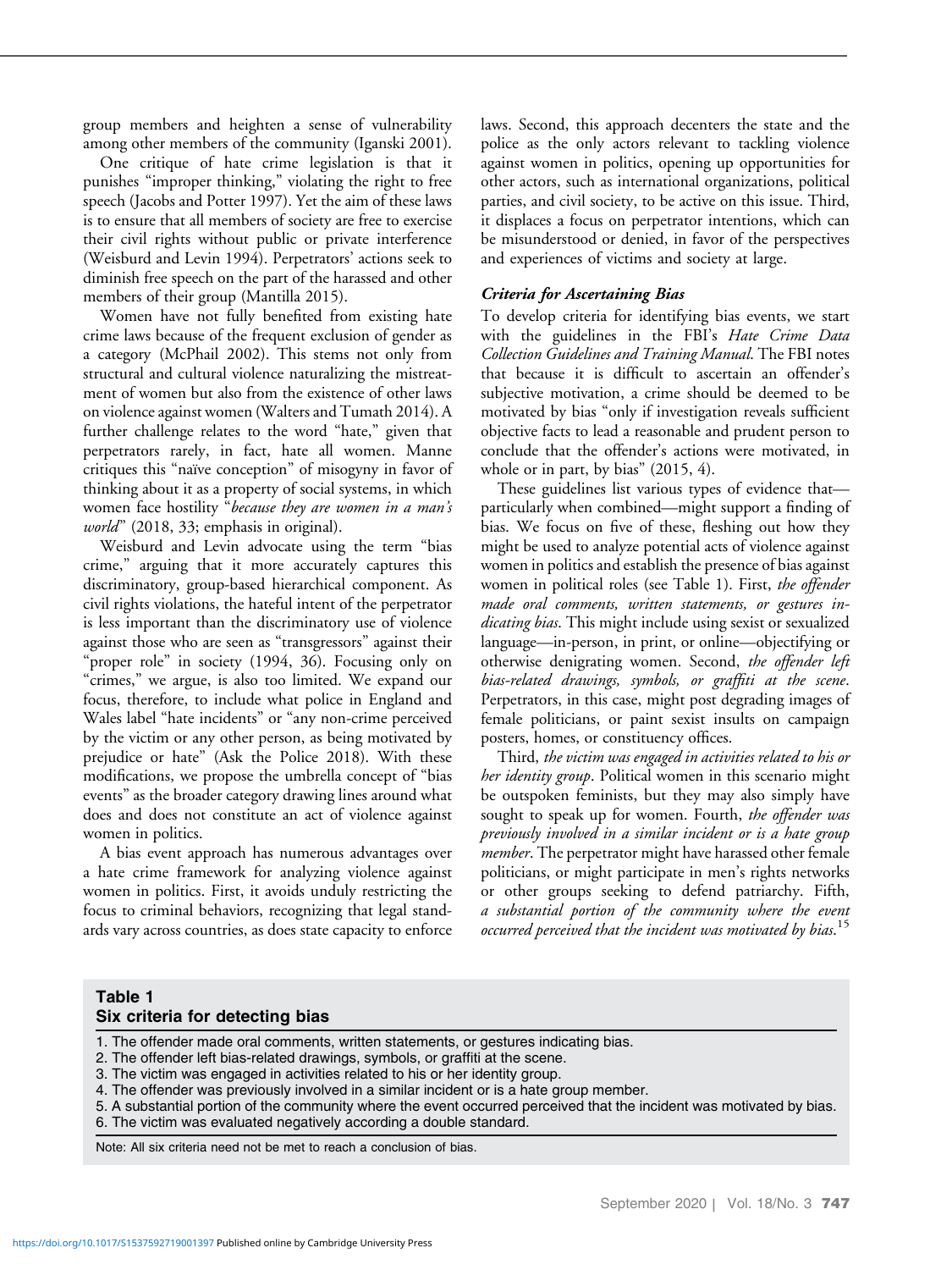Evidence for this might include speeches, opinion pieces, or demonstrations —especially by other women—which explicitly attribute the attack to a woman's gender.

Not all acts of bias are so transparent, however. In cases of unconscious bias, people believe that they are not prejudiced, but nonetheless think or act in biased ways. Unconscious bias may appear in the form of microaggressions: everyday indignities that communicate hostile, derogatory, or negative views toward members of certain groups (Sue 2010). A more purposive approach masks prejudiced views by claiming other forms of wrongdoing, for example through "judicial harassment," whereby individuals are targeted with baseless legal charges that divert time, energy, and resources away from their work (Frontline Defenders 2018). To detect these forms of bias, we propose a final criterion: the victim was evaluated negatively according a double standard. This might include attacking female politicians in ways and for reasons not used for male politicians.

This hate-crimes-inspired approach goes far in resolving the three methodological challenges described earlier. First, the analysis does not require that the perpetrator or victim recognize the act as an instance of violence against women in politics. Second, this approach is case based and thus does not require comparisons with other populations to establish that sexism and misogyny played a role. Third, attention to bias as a larger category enables intersectional experiences to be taken into account, while also presenting a framework for ascertaining bias against members of other marginalized groups. By emphasizing the need for analysis, finally, this approach opens up the possibility that some incidents against female politicians may not be attributable to bias.

# Applying the Framework

According to a bias event approach, ascertaining the meaning of particular acts requires placing them in their broader context, using information about their content, targets, perpetrators, and impact. Consistent with the FBI handbook, this approach does not require that all six criteria be met in full. Recognizing that many cases will be ambiguous, with potentially conflicting or competing sources of information, our framework uses these criteria as guidance to explore whether, on balance, the available data would support a finding of bias. Illustrating how to gather and weigh evidence through this lens, we analyze three cases from different parts of the world to determine whether – or not – they constitute violence against women in politics.

#### Benazir Bhutto

Benazir Bhutto served as prime minister of Pakistan from 1988 to 1990 and 1993 to 1996. After years living abroad, she returned in October 2007 to contest parliamentary elections. Upon her homecoming, she survived

748 Perspectives on Politics

an assassination attempt when her motorcade was bombed on its way to a campaign rally in Karachi, killing hundreds of bystanders. On December 27, after months of a tense political and security situation, she was killed as she stood up in her car, waving from the open sunroof, while leaving a rally at Liaquat Bagh park in Rawalpindi. The next day, the Ministry of the Interior announced the cause of death and identified who was responsible for the attack. This quick resolution raised more questions than it answered. In 2008, her widower, Asif Ali Zardari, the new Pakistani president, requested support from the UN for a fact-finding mission to establish the circumstances surrounding her assassination.

Conducting more than 250 interviews over the course of nine months, the UN team noted the lack of data available for evaluation: the crime scene was hosed down within an hour of the attack, only 23 pieces of evidence were collected, and an autopsy on the body was not permitted. The team ultimately concluded that these failures were deliberate (United Nations Committee of Inquiry 2010). After the initial arrests, police abandoned their efforts to identify the suicide bomber, leaving his motives unclear. As a result, there is no evidence regarding (1) comments, statements, or gestures and (2) drawings, symbols, and graffiti that might support a finding of gender bias. Evidence that is available, however, strongly points to political motivations for the attack: Bhutto was placed under house arrest before the assassination, there were curious security lapses on the day of her assassination, and government officials behaved suspiciously in the wake of the attacks (Farwell 2011; Hussain 2008; United Nations Commission of Inquiry 2010).

The longer trajectory of Bhutto's career, nonetheless, provides ample testimony of hostility to her leadership due to the fact that she was a woman. When she returned to Pakistan in the late 1980s, she was constantly asked in media interviews why she was not married, leading her to consent to an arranged marriage so she could continue her political activities. In 1988, her party won the elections, but religious leaders opposed her leadership, arguing that a woman could not serve as head of an Islamic state (Zakaria 1990). Empowerment of women formed a key part of her party's manifesto, and one of her first actions as prime minister was to free many female prisoners, symbolically releasing women from the "social prisons" they had suffered during the military dictatorship (Weiss 1990). While this suggests she (3) was engaged in activities related to her identity group, her government subsequently failed to overturn some of the most discriminatory laws against women (Suvorova 2015). By 2007, her focus on women's issues was much reduced, appearing in the second half of her party manifesto in a mere half-page of a 22-page document (Pakistan Peoples Party 2008).

Because of the botched police investigation, many theories flourished regarding her assassins and their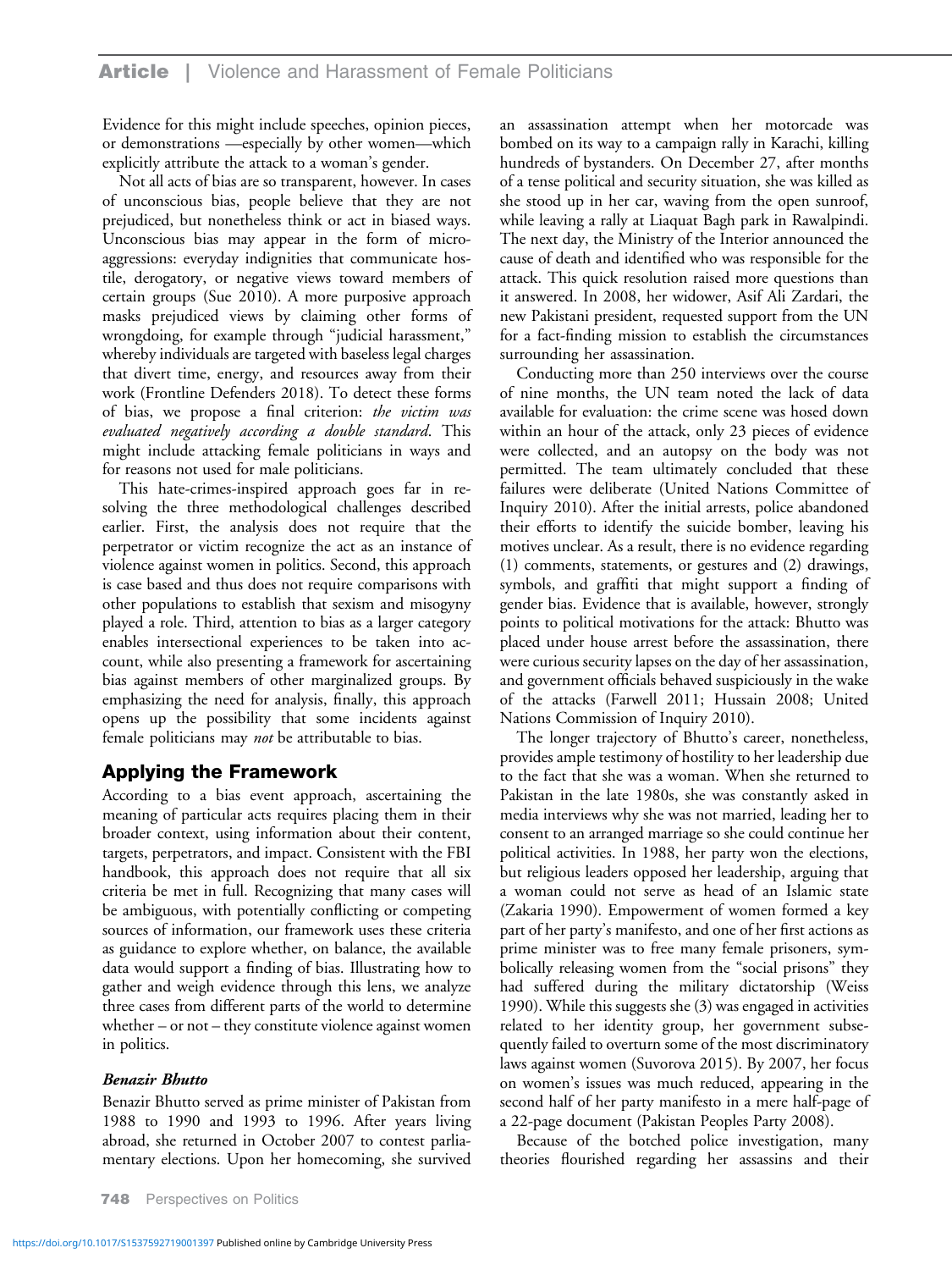potential motivations. Government officials attributed the attack to Al-Qaeda. The UN team noted that Bhutto did worry that Al-Qaeda and the Pakistani Taliban might seek to harm her because of her strong stance against religious extremism. During her last few months in Pakistan, however, she came to believe that thenpresident Pervez Musharraf was the main threat to her safety (United Nations Commission of Inquiry 2010). She was also deeply suspicious of the military and intelligence communities, calling out by name three senior Musharraf allies whom she believed were planning to murder her (Farwell 2011). While she believed that the dangers were real, Bhutto was convinced that threat warnings passed to her by the government were intended to intimidate her to stop campaigning (Muñoz 2014). Although Al-Qaeda and the Taliban were (4) previously involved in similar violent incidents, these additional considerations indicate that all potential suspects were driven overwhelmingly by questions of policy and political power.

In terms of (5) reactions of the community to the question of gender bias, commentary to this effect was relatively minimal. The Al-Qaeda leader accused of planning the assassination strongly denied assassinating Bhutto, explaining: "Tribal people have their own customs. We certainly don't strike women" (Lamb 2010). Similarly, in an otherwise extremely detailed, single-spaced, 65-page report, the UN team devoted only one line to gendered motivations, stating that "Ms. Bhutto's gender was also an issue with the religious extremists who believed that a woman should not lead an Islamic country" (United Nations Commission of Inquiry 2010, 49). Among the three Musharraf allies identified by Bhutto, only one was explicitly said to "not like women meddling in politics" (Farwell 2011, 217). Finally, the response of international leaders largely focused on violence as a threat to democracy, with gendered content restricted to noting she was a woman or calling her Ms. Bhutto (Hussain 2008).

Regarding whether Bhutto (6) was punished according to a negative double standard, evidence again points to a lack of gender bias. She was not the first political figure in Pakistan to die in an untimely fashion. Her father, Zulfiqar Ali Bhutto, who served as president and as prime minister, was executed in 1979. Even more tellingly, Pakistan's first prime minister, Liaquat Ali Khan, was assassinated in 1951, in the same park Bhutto was leaving as she was killed. When she arrived at the hospital after the October suicide bombing, the staff was busy treating victims of a shooting at a rival candidate's rally earlier that day. The only discriminatory treatment uncovered by the UN team was a letter in which the Interior Ministry instructed provincial governments to provide stringent and specific security measures for two male ex-prime ministers; no similar directive was issued for Bhutto, also an ex-prime minister. The reason, however, appears to be political: both men were members of the ruling party and close allies of Musharraf (United Nations Commission of Inquiry 2010). Based on this analysis, we conclude that Bhutto's assassination entailed political violence and violence against politicians, not violence against women in politics.

## Dilma Rousseff

Dilma Rousseff was elected as the first female president of Brazil in 2011 and reelected in 2014. Her reelection was challenged by the main opposition party, and in May 2015, opposition groups presented the party with a petition to impeach Rousseff. Senior leaders did not accept this petition, although they made clear their intention to search for grounds of alleged wrongdoing (Chalhoub et al. 2017). In December 2015, the president of the Chamber of Deputies, Eduardo Cunha, accepted a formal denunciation claiming that Rousseff had committed administrative infractions in the presentation of government accounts and budgeting practices. The Chamber voted in April 2016 to move ahead with impeachment proceedings. Four weeks later, the Senate voted to suspend Rousseff's powers during the trial, and her vice president, Michel Temer, became the acting president. In August 2016, the Senate removed Rousseff from office, finding her guilty of breaking the budget law.

On their face, impeachment proceedings do not appear to constitute a form of "violence," nor do they seem like a particularly gendered form of attack. A deeper probe into this case, however, reveals patterns consistent with a bias event seeking to violate women's political rights. Those who promoted the process and voted in favor of impeachment made numerous (1) comments, statements, or gestures indicating bias. Soon after being elected in 2010, Rousseff indicated her preference to be referred to as *presidenta* (the feminine form). Latin American news outlets overwhelmingly called her *presidenta*, as did female politicians and members of her own party. In contrast, those voting for impeachment, as well as conservative media outlets, persisted in calling her presidente, the masculine form (Dos Santos 2017). This semiotic violence was accompanied by less gendered but clearly violent language. Deputy Jair Bolsonaro notably dedicated his vote for impeachment to Colonel Carlos Brilhante Ustra, who tortured political prisoners, including Rousseff, during the military dictatorship (Chalhoub et al. 2017).

From the time that she first entered the political scene, Rousseff's appearance—her age, short hair, and professional attire— were seen as an affront to traditional Brazilian standards of femininity (Encarnación 2017). Emphasizing these differences, the magazine Veja published an article a day after the Chamber vote, praising Marcela Temer, the 33-year-old wife of the vice president, as"beautiful, maidenlike, and 'of the home.'" A cover story in Isto E! magazine portrayed Rousseff as hysterical, drawing parallels with Queen Mary I of Portugal and Brazil, known as *Maria a Louca* (Mary the Crazy; Cardoso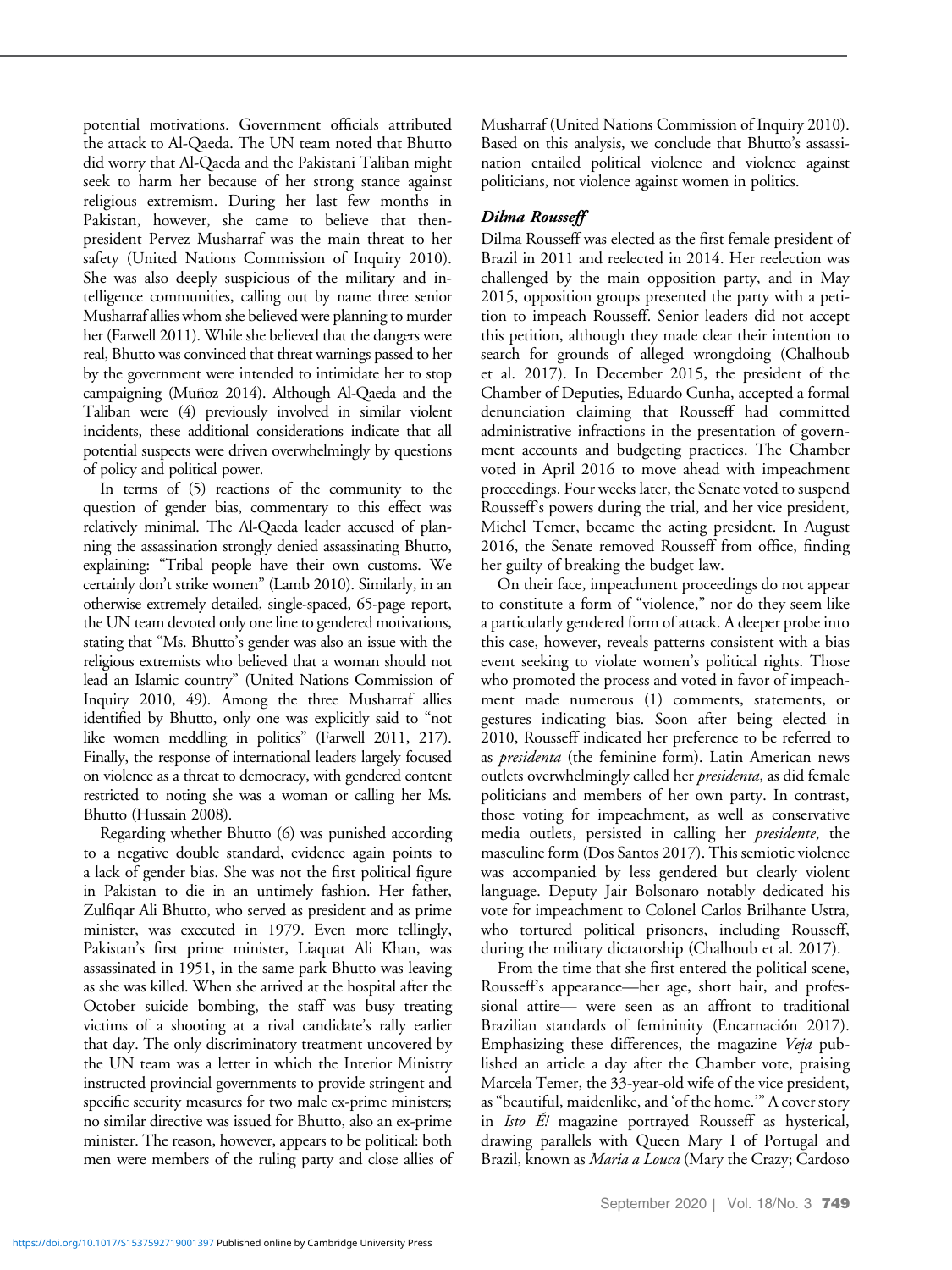and de Souza 2016). In July 2015, members of the general public began to place stickers showing Rousseff with her legs spread apart around their gas tank openings, sexually violating her image every time they filled up (Saliba and Santiago 2016). A final set of (2) bias-related drawings and symbols include signs reading Tchau, Querida! (Bye-Bye, Sweetheart!) held up on the Chamber floor by mainly male legislators, taunting Rousseff as they voted for her impeachment.

On the day she was inaugurated, Rousseff (2011) proclaimed, "My greatest commitment, I repeat, is to honoring our women, protecting our most vulnerable people, and governing for everyone." Actions during her presidency confirm that she (3) was engaged in activities related to her identity group. She continued to advance policies for women implemented under her predecessor and expanded the government's work to end violence against women and support women's financial autonomy. She appointed far more women to cabinet positions than previous presidents and elevated the Secretariat on Policies for Women to the status of a full-fledged ministry (Jalalzai and Dos Santos 2015). After her removal, the interim government moved immediately to reverse these gains. Temer appointed the first all-white, all-male cabinet since the military dictatorship. He collapsed the work of the women's ministry into the Ministry of Justice, and between 2016 and 2017, he discontinued the majority of policies for women initiated under Rousseff and her predecessor (Rubim and Argolo 2018).

The two other main protagonists of impeachment, Cunha and Bolsonaro, are well known for (4) their sexism and misogyny. Cunha sponsored a bill in 2013 to restrict access to abortion in cases of rape and to increase penalties for abortion. In 2015, he criticized the inclusion of "gender ideology" in the national plan of education, seeking to prohibit the use of terms like "gender" and "sexual orientation" in the classroom in favor of emphasizing "natural sexual roles" and the "natural family" (Biroli 2016). Bolsonaro was described by journalists in 2014 as "the most misogynistic, hateful, elected official in the democratic world" (Greenwald and Fishman 2014). In response to Congresswoman Maria do Rosário, who denounced the military dictatorship for using sexual violence against dissidents, he took the floor and stated, "I would not rape you. You don't merit that." The Supreme Court ruled in her favor when she filed a complaint for libel and slander, which she argued was tantamount to promoting rape culture (Carta Capital 2016).

The reaction of women suggests that (5) a substantial portion believed the impeachment was motivated by bias. In an article published in the *Guardian* in July 2016, one activist wrote, "Almost all feminists agree that her impeachment was sexist and discriminatory," observing that thousands of women had come together to express solidarity with Rousseff in a "confrontation with the patriarchy, with male chauvinists" (Hao 2016). Female politicians echoed this message. Senator Gleisi Hoffman stated that it was undeniable that misogyny played a role in the impeachment process (Chalhoub et al. 2017), whereas Senator Regina Sousa remarked during the trial, "The message they are sending in this process is also directed at all women. With their blocking actions they are telling us: women cannot" (Amorim 2016). Rousseff acknowledged this support during her speech in the Senate: "Brazilian women have been, during this time, a fundamental pillar for my resistance.... Tireless companions in a battle in which misogyny and prejudice showed their claws" (Rousseff 2016).

Finally, ample evidence indicates that Rousseff (6) was punished according to a negative double standard. Her stated offense was using funds from the central bank to conceal a budget deficit before the 2014 elections, which she later reimbursed. This budgetary practice, known in pedaladas fiscais, was made illegal in 2000, but had been employed by two previous presidents without penalty. Moreover, many legal experts agreed that it did not amount to a "crime of responsibility," the only type of crime that justifies removing an elected president (Encarnación 2017). In addition, most governors and many mayors engage in *pedaladas*, including a former governor who served as the rapporteur for the Senate's special commission on impeachment. Further, more than 100 of the 513 deputies themselves were under formal investigation for some kind of criminal activity at the time of the impeachment vote, including Cunha (Chalhoub et al. 2017). Corruption probes were eventually ordered against more than one-third of the members of Temer's cabinet (Democracy Now 2017). Rousseff, in contrast, stands out as one of the cleanest politicians in Brazil (Chalhoub et al. 2017). Together with the other evidence, this leads us to classify her impeachment as an instance of violence against women in politics, with psychological, sexual, and semiotic components.

## Jo Cox

Jo Cox became a member of the British House of Commons in 2015, representing the Labour Party. On June 16, 2016, she was fatally shot and stabbed while arriving at a routine constituency surgery (a weekly walk-in session for constituents to meet with their MPs) in Birstall, West Yorkshire. The last sitting British MP to be killed was Conservative MP Ian Gow, who was assassinated by the Provisional Irish Republican Army in 1990; the last politician to die in an attack was county councilor Andrew Pennington in 2000. Cox's murder occurred one week before the contested Brexit referendum, in which she was a vocal advocate for Britain to remain in the European Union. She also spoke positively about immigration and campaigned on behalf of refugees from Syria.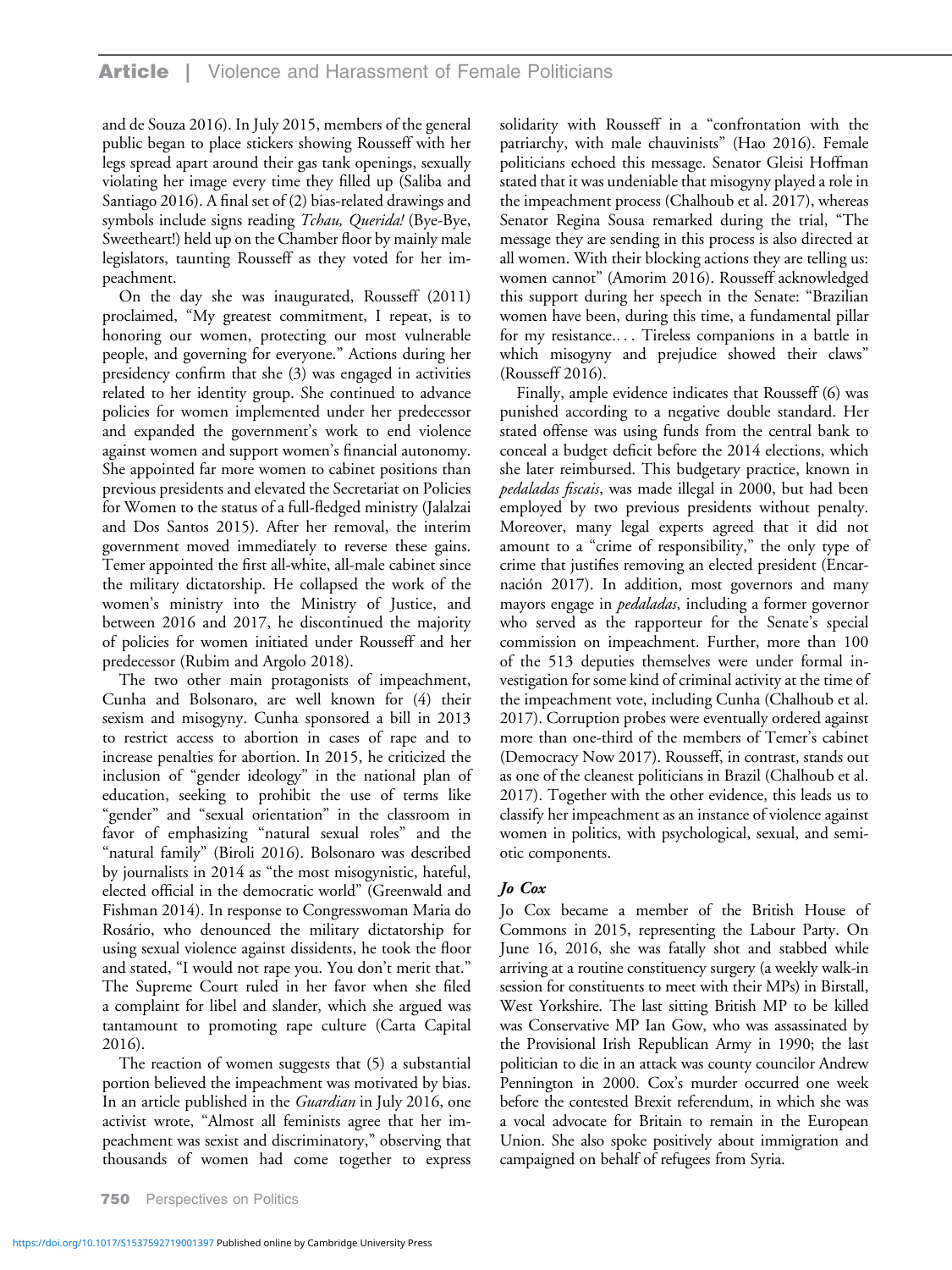Witnesses reported that the assailant, Thomas Mair, yelled during the attack, "Britain first, keep Britain independent, Britain will always come first. This is for Britain" (Cobain, Parveen, and Taylor 2016). The UK Independence Party leader, Nigel Farage, among other politicians, had made immigration one of the central issues of the Brexit campaign. Adding to these tensions, in May 2016 the extremist Britain First political party pledged that it would target Muslims holding elected office in the United Kingdom, not stopping until all the "Islamist occupiers" were driven out of politics (York 2016). This context indicates that Mair (1) made comments, statements, or gestures indicating bias. However, the bias in this case appears to be driven by race rather than gender. Mair's "death to traitors" outburst during his first court appearance further shows that he viewed Cox as betraying her own race through her policy stances.

A search of Mair's house and computer records following the attack uncovered (2) bias-related drawings and symbols. He had books on the Nazis, German military history, and white supremacy. He also kept newspaper clippings about Anders Breivik, who murdered 77 members of the Norwegian Labour Party in 2011. Mair's internet searches included information on the British National Party, apartheid, the Ku Klux Klan, white supremacy, and Nazism (Cobain, Parveen, and Taylor 2016). These clues, again, point to racial prejudice, rather than gender bias, as a motivating factor. In his sentencing, however, the judge did make brief mention of a potential gender element when addressing Mair: "You even researched matricide, knowing that Jo Cox was the mother of young children" (Wilkie 2016, 2).

Cox herself was (3) was clearly engaged in activities related to her identity group. On Twitter, she had shared a picture of herself and a group of Labour MPs holding up signs saying #Imafeminist. She disclosed to friends that she was concerned about the "increasing nature of hostility and aggression" toward female MPs (Hughes, Riley-Smith, and Swinford 2016). She had personally contacted police after receiving a stream of malicious messages over the course of three months, which led to the arrest of a man who was given a warning in connection with his conduct in March 2016. Because of this online harassment, at the time of her death police were considering implementing additional security both at her constituency surgery in Birstall and at her houseboat in London. They found no links between this harasser and Mair, however. Based on the first three criteria of the bias event approach, it thus appears that Cox's murder is best understood as a case of violence against politicians.

Considering the next two criteria shifts the picture somewhat. Mair was (4) a supporter of hate groups who attended gatherings of far-right political groups like the National Front and the English Defence League and purchased publications written by extremist groups in the

United States and South Africa. Ideas about white supremacy and male supremacy are inextricably linked, according to prominent antihate organizations (ADL 2018). Within the white male supremacist worldview of "naturalized and hierarchized differences" (Ferber 1998), elements of misogyny are as integral as racist beliefs, with intense rage being generated by the prospect of a white woman challenging racism (Shaw 2016).

Following the attack, (5) a substantial portion of the community perceived that the incident was motivated by gender bias. Female MPs in particular viewed the murder through a gender lens. Diane Abbott stated, "It is hard to escape the conclusion that the vitriolic misogyny that so many women politicians endure framed the murderous attack on Jo" (Hughes, Riley-Smith, and Swinford 2016). Cox's friend, Jess Phillips, published numerous editorials in the ensuing months, writing at the time of Mair's sentencing that "for me and for many of my colleagues particularly female MPs—fear has also become real and present" (Phillips 2016). These perceptions were echoed by male politicians. Labour MP Chris Bryant, vocal in calling for these threats to be taken more seriously, remarked,"I think women MPs, gay MPs, ethnic minority MPs get the brunt of it" (Mason 2016).

These perceptions are borne out by data: while women make up 32% of MPs, the Parliamentary Liaison and Investigation Team, established after Cox's murder, estimates that approximately 60% of the cases it received concerned female MPs.<sup>16</sup> Viewing her murder in terms of challenges to women's political presence, the Labour Party launched the Jo Cox Women in Leadership Programme. Drawing parallels with suffragettes who "had to contend with open hostility and abuse to win their right to vote," Prime Minister Theresa May, a Conservative, opted to make her first public statement on a review of abuse and intimidation of candidates on February 6, 2018, the centenary of women's suffrage (May 2018).

Evidence that (6) the victim was evaluated negatively according a double standard is less clear. The police review of Mair's internet search history revealed that he had looked at the Wikipedia page of William Hague (Cobain, Parveen, and Taylor 2016), a Conservative politician also from Yorkshire who had served as an MP, party leader, and leader of the opposition before being appointed to the House of Lords in 2015. Like Cox, Hague was a supporter of the Remain campaign. The work of the Fixated Threat Assessment Centre (FTAC), which assesses and manages risks from mentally ill individuals who harass, stalk, or threaten public figures, suggests that Mair most likely targeted Cox because she was his local MP. According to FTAC staff, every MP has a group of resentful constituents who channel their frustrations toward their local  $MP.^{17}$  It thus may have been a mere coincidence that Mair's local MP was a young woman with pro-immigration views.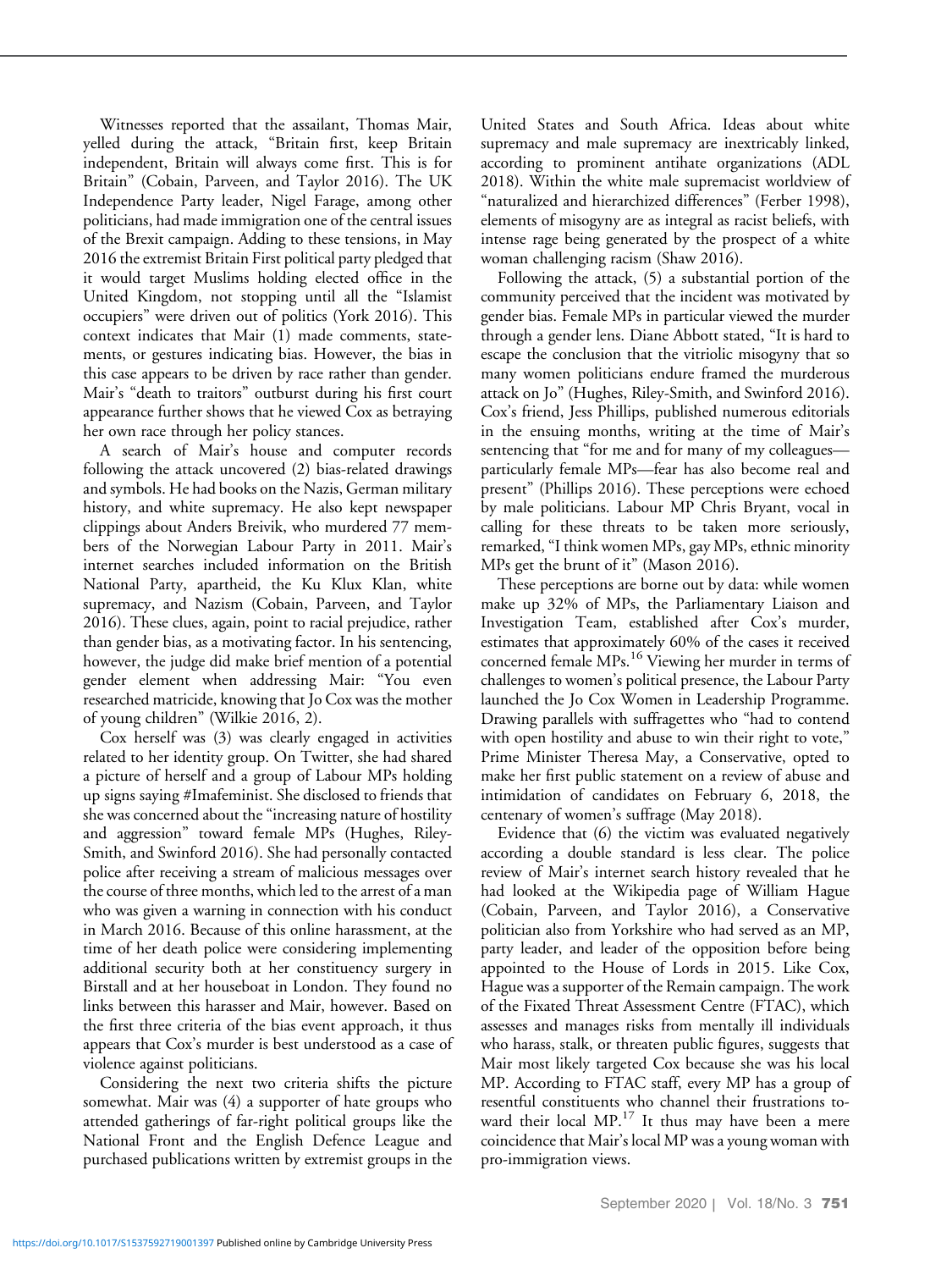# **Article** | Violence and Harassment of Female Politicians

Given this mixed evidence, we find classification of this case to be the most challenging of the three. A bias event approach does not require that all six criteria be met, however: each simply provides potential clues as to the presence and significance of the bias that informs the commission of the event. Weighing each piece of information and how they fit together as a whole, we determine that the discussion in relation to criteria (4) gives new meaning to the evidence considered under criteria (1) and (2), indicating that the racist language and symbols also have an underlying misogynistic component. The reactions mapped under criteria (5) also lend greater substance to the evidence presented under criteria (3), and vice versa, by explaining why female politicians, particularly feminist ones, may experience a heightened sense of vulnerability to violence and harassment. On this basis, we argue that the murder of Jo Cox is a case of violence against women in politics, with physical and psychological elements.

# **Conclusions**

Violence against women in politics is increasingly recognized around the world as a significant barrier to women's political participation. This article seeks to strengthen its theoretical, empirical, and methodological foundations, recognizing that shared concepts and language are vital for building a cumulative research agenda. Conceptualizing this phenomenon in terms of structural, cultural, and symbolic violence, moreover, lays bare what is at stake by allowing violence against women in politics to continue. First, accepting abuse as "the cost of doing politics" raises questions about the robustness of democracy. Even without equality concerns, interfering with election campaigns or preventing officials from fulfilling their mandates violates the political rights of candidates as well as voters. Second, tolerating mistreatment due to individuals' ascriptive characteristics infringes on their human rights, undermining their personal integrity and sense of social value. Third, normalizing women's exclusion from political participation relegates them to second-class citizenship, threatening principles of gender equality.

Acknowledging the varied manifestations of violence against women in politics, in turn, points to the importance of developing multifaceted solutions. Adopting new legislation or revising existing laws is one approach that has been used extensively in Latin America to combat physical, psychological, and economic violence. Providing guidance for electoral observers in detecting and reporting violence against women during elections, especially physical, psychological, and sexual, has been piloted in Africa and Latin America. In North America and Western Europe, parliaments are developing stronger codes of conduct and procedures for reporting sexual harassment. To track and respond to the online abuse of politically active women, social media companies are partnering with civil society organizations to address psychological, sexual, and semiotic violence. The effectiveness of these strategies is not yet known, highlighting the need for further research and the continued development of countermeasures. A crucial first step for academics and practitioners, however, is to begin raising awareness that violence and harassment should not be the cost of women's engagement in the political sphere.

# Notes

- 1 Interview in Tunisia, September 2015.
- 2 Interviews in UK, January 2016 and 2018.
- 3 Tweet in French at [https://twitter.com/pelletiermoniqu/](https://twitter.com/pelletiermoniqu/status/729950025795645440?lang=en) [status/729950025795645440?lang](https://twitter.com/pelletiermoniqu/status/729950025795645440?lang=en)=[en.](https://twitter.com/pelletiermoniqu/status/729950025795645440?lang=en)
- 4 Interviews in Bolivia, August 2015.
- 5 Interviews in Zambia, March 2016, and India, June 2018.
- 6 Interview in Bolivia, July 2015.
- 7 Interviews in Tanzania, August 2015.
- 8 Interviews in Canada, February 2018.
- 9 Platforms include<https://labourtoo.org.uk/>, [https://](https://www.wesaidenough.com/) [www.wesaidenough.com/](https://www.wesaidenough.com/), and<https://metooep.com/>.
- 10 Interviews in Mexico, May 2018.
- 11 Interview in UK, January 2016.
- 12 Hansard, 14 September 2017.
- 13 Interviews in UK, January 2018.
- 14 Interviews in UK, January 2016, and Sweden, September 2017.
- 15 Although actors may have incentives to play up or play down the presence of bias, this criterion seeks to capture community-based understandings of the incident, recognizing that hate crimes seek to send a "message" about inequality and exclusion.
- 16 Interview in UK, January 2018.
- 17 Interview in UK, January 2018.

# References

- Abdul-Hassan, Ali and Sinan Salaheddin. 2018. "Despite Challenges, Iraq's Female Candidates Run for Parliament." Christian Science Monitor, May 3.
- Adams, Susan J., Tracey E. Hazelwood, Nancy L. Pitre, Terry E. Bedard, and Suzette D. Landry. 2009. "Harassment of Members of Parliament and the Legislative Assemblies in Canada by Individuals Believed to be Mentally Disordered." Journal of Forensic Psychiatry  $\mathcal O$  Psychology 20(6): 801–14.
- ADL. 2018. When Women Are the Enemy: The Intersection of Misogyny and White Supremacy. Washington, DC: ADL.
- Amnesty International UK. 2017. Black and Asian Women MPs Abused More Online. London: Amnesty International.
- Amorim, Felipe. 2016. "'Há Vários Elementos de Machismo e Misoginia no Impeachment,' Diz Dilma." UOL, August 29.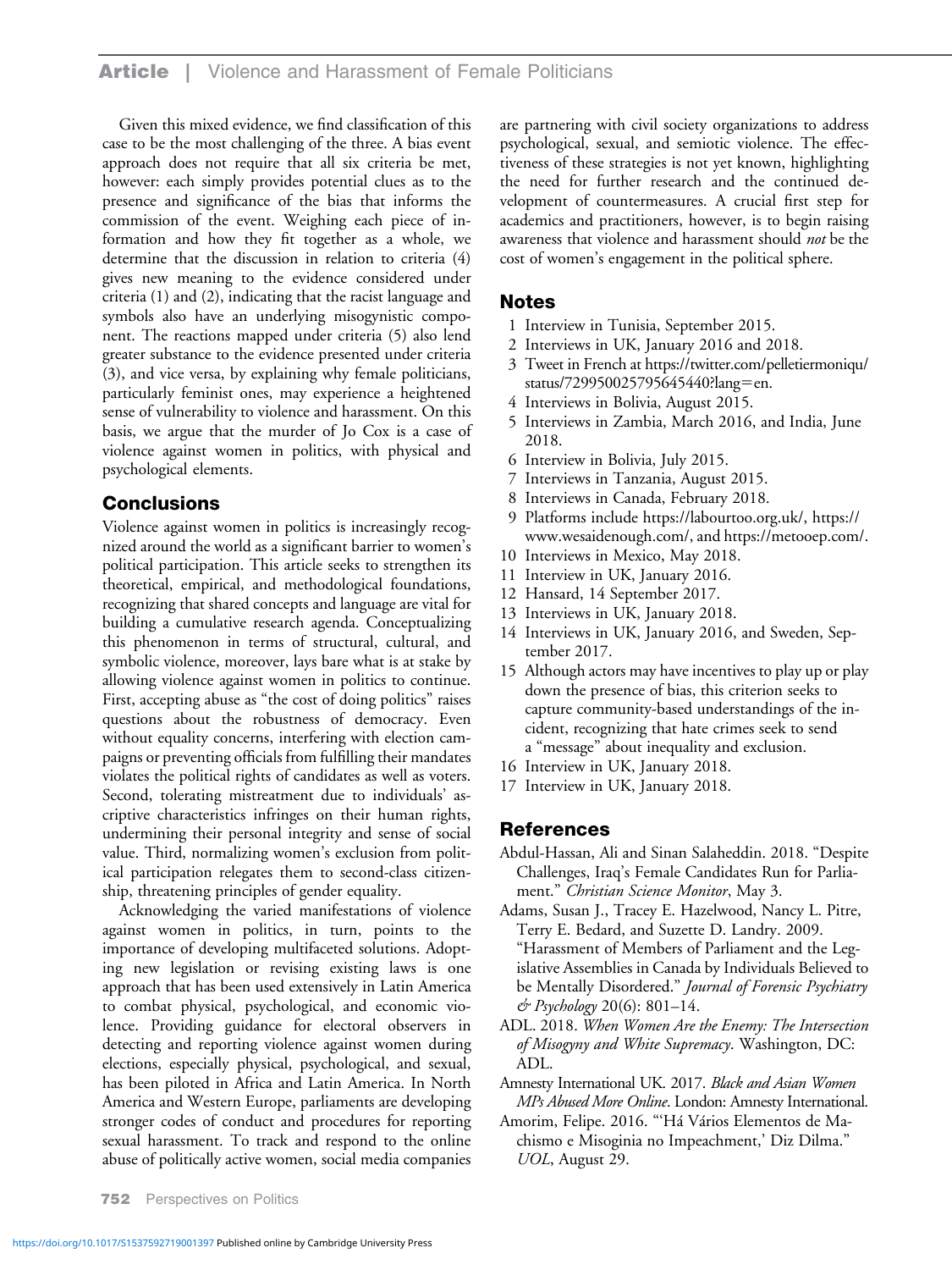Asian Human Rights Commission. 2006. "India: Woman Faces Death Threats and Harassment due to Her Political Affiliation, while Police Remain Inactive." Human Rights Asia, November 13.

Ask the Police. 2018. "What Is a Hate Crime or Hate Incident?" Police National Legal Database, London. [https://www.askthe.police.uk/content/Q643.](https://www.askthe.police.uk/content/Q643.htm) [htm](https://www.askthe.police.uk/content/Q643.htm).

Bardall, Gabrielle. 2011. Breaking the Mold: Understanding Gender and Electoral Violence. Washington, DC: IFES.

Bellstrom, Kristen. 2016. "Trump Supporters Are Selling 'Trump That Bitch' T-Shirts Featuring Hillary Clinton." Fortune, April 25.

Berdahl, Jennifer L. 2007. "Harassment Based on Sex: Protecting Social Status in the Context of Gender Hierarchy." Academy of Management Review 32(2): 641–58.

Berns, Nancy. 2001. "Degendering the Problem and Gendering the Blame: Political Discourse on Women and Violence." Gender & Society 15(2): 262-81.

Biroli, Flávia. 2016. "Political Violence against Women in Brazil." Direito & Práxis 7(15): 557-89.

Bjarnegård, Elin. 2018. "Making Gender Visible in Election Violence." Politics & Gender 14(4): 690-95.

Blume, Laura Ross. 2017. "The Old Rules No Longer Apply: Explaining Narco Assassinations of Mexican Politicians." Journal of Politics in Latin America 9(1): 59–90.

Bourdieu, Pierre. 2001. Masculine Domination. Stanford, CA: Stanford University Press.

Bufacchi, Vittorio. 2005. "Two Concepts of Violence." Political Studies Review 3(2): 193–204.

Bufacchi, Vittorio and Jools Gilson. 2016."The Ripples of Violence." Feminist Review 11(1): 27–40.

Carta Capital. 2016. "Bolsanaro e a Violência Contra a Mulher na Política." June 22.

Cardoso, Yasmin Ribeiro Gatto, and Rafael Bellan Rodrigues de Souza. 2016. "Dilma, Uma 'Presidente Fora de Si.'" Revista Pauta Geral 3(2): 45–65.

CBS News. 2014."Sheila Copps: I was Raped and sexually Assaulted." November 10.

Cerva Cerna, Daniela. 2014. "Participación Política y Violencia de Género en México." Revista Mexicana de Ciencias Políticas y Sociales 54(222): 105–24.

Chalhoub, Sidney, Cath Collins, Mariana Llanos, Mónica Pachón, and Keisha-Khan Y. Perry. 2017. Report of the LASA Fact-Finding Delegation on the Impeachment of Brazilian President Dilma Rousseff. Pittsburgh, PA: Latin American Studies Association.

Cobain, Ian, Nazia Parveen, and Matthew Taylor. 2016. "The Slow-Burning Hatred that Led Thomas Mair to Murder Jo Cox." Guardian, November 23.

Committee on Standards in Public Life. 2017. Intimidation in Public Life. London: CSPL.

Corz, Carlos. 2012. "Juana Quispe Fue Impedida de Ejercer 20 Meses la Concejalía." La Razón, April 16.

Cotteret, Jean-Marie. 2014. "'Madame le Président': Faut-Il Dissoudre l'Académie Française?" Le Figaro, October 14.

Dal Bó, Ernesto, Pedro Dal Bó, and Rafael Di Tella. 2006. "'Plata o Plomo?': Bribe and Punishment in a Theory of Political Influence." American Political Science Review 100(1): 41–53.

Daniele, Gianmarco. 2019. "Strike One to Educate One Hundred: Organized Crime, Political Selection, and Politicians' Ability." Journal of Economic Behavior & Organization 159: 650–662.

Daniele, Gianmarco, and Gemma Dipoppa. 2017. "Mafia, Elections, and Violence against Politicians." Journal of Public Economics 154: 10–33.

Davies, Lizzy. 2014. "Laura Boldrini: The Italian Politician Rising above the Rape Threats." Guardian, February 9.

Della Porta, Donatella. 1995. Social Movements, Political Violence, and the State. New York: Cambridge University Press.

Democracy Now. 2017. "Full Interview with Dilma Rousseff on Her Ouster, Brazil's Political Crisis, and Fighting Dictatorship." Democracy Now, May 29.

Dos Santos, Pedro. 2017. "Who Decides Who Is a Symbol? Elite and Media Contestation and the Symbolic Representation of Rousseff." Unpublished manuscript.

Eagly, Alice H. and Steven J. Karau. 2002. "Role Congruity Theory of Prejudice toward Female Leaders." Psychological Review 109(3): 573–98.

Encarnación, Omar. 2017. "The Patriarchy's Revenge: How Retro-Macho Politics Doomed Dilma Rousseff." World Policy Journal 34(1): 82–91.

EqualityNow. 2007. "Afghanistan: Peace and Security Undermined: Suspension of Malalai Joya from Parliament." EqualityNow.Org, October 1. [https://www.](https://www.equalitynow.org/node/255) [equalitynow.org/node/255](https://www.equalitynow.org/node/255).

Every-Palmer, Susanna, Justin Barry-Walsh, and Michele Pathé. 2015. "Harassment, Stalking, Threats, and Attacks Targeting New Zealand Politicians." Australian & New Zealand Journal of Psychiatry 49(7): 634–41.

Fang, Marina. 2017. "Democrat Challenging GOP Rep. Steve King Drops out off Race, Citing Death Threats." Huffington Post, May 6. [https://www.huf](https://www.huffingtonpost.com/entry/steve-king-kim-weaver-iowa_us_5935948be4b013c48169e672)fingtonpost. [com/entry/steve-king-kim-weaver-iowa\\_us\\_](https://www.huffingtonpost.com/entry/steve-king-kim-weaver-iowa_us_5935948be4b013c48169e672) [5935948be4b013c48169e672.](https://www.huffingtonpost.com/entry/steve-king-kim-weaver-iowa_us_5935948be4b013c48169e672)

Farwell, James P. 2011. The Pakistan Cauldron. Washington, DC: Potomac Books.

FBI. 2015. Hate Crime Data Collection Guidelines and Training Manual. Washington, DC: FBI.

Feder, J. Lester, Alberto Nardelli, and Davide Maria De Luca. 2018. "Meet the Politician Getting Death Threats for Campaigning for Women's Rights in Italy."

September 2020 | Vol. 18/No. 3 753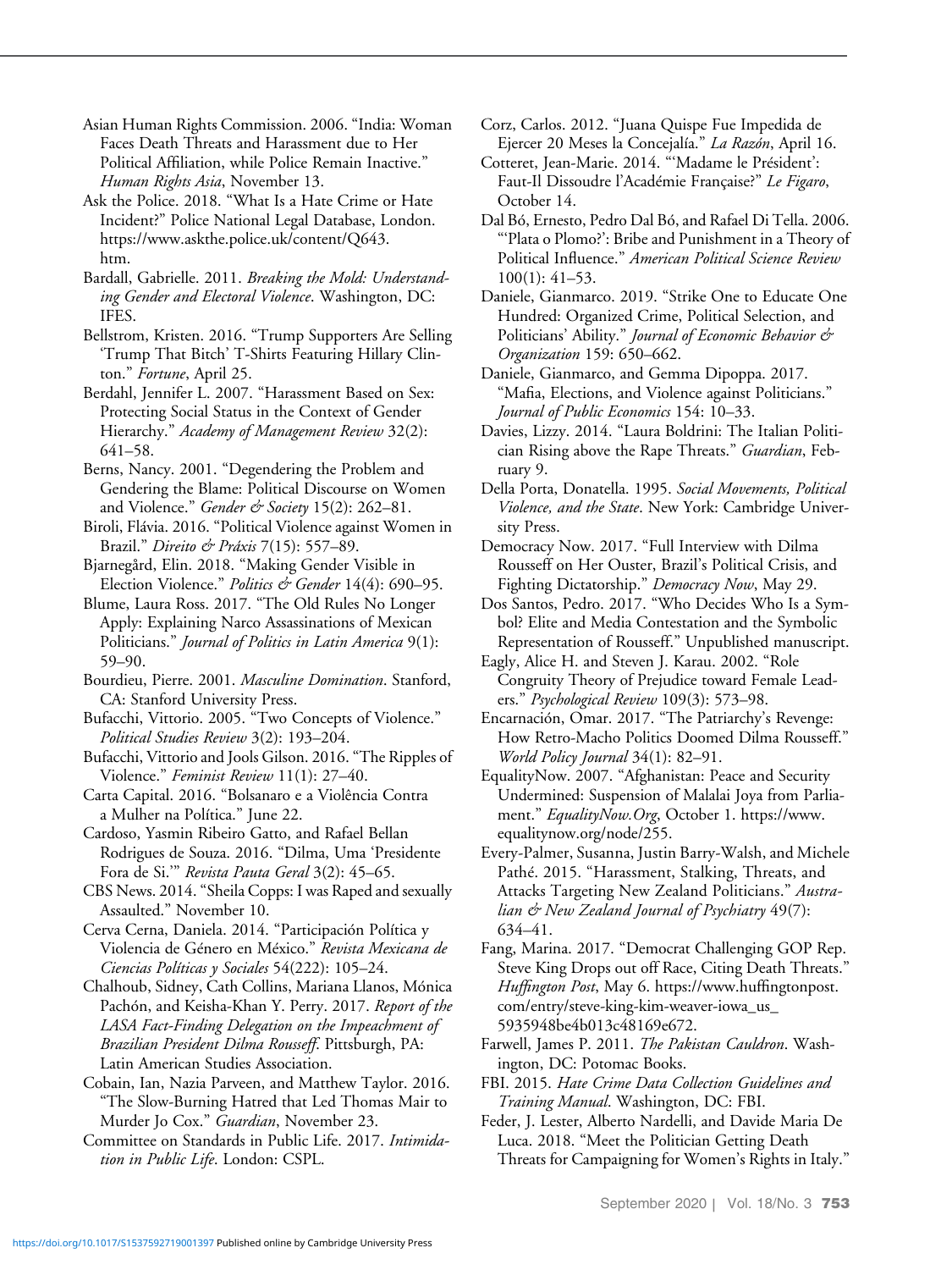BuzzFeed, February 24. [https://www.buzzfeednews.](https://www.buzzfeednews.com/article/lesterfeder/italian-elections-racism-sexism) [com/article/lesterfeder/italian-elections-racism-sexism.](https://www.buzzfeednews.com/article/lesterfeder/italian-elections-racism-sexism)

Ferber, Abby L. 1998. White Man Falling: Race, Gender, and White Supremacy. Lanham, MD: Rowman & Littlefield.

Ford, Thomas E. 2000. "Effects of Sexist Humor on Tolerance of Sexist Events." Personality and Social Psychology Bulletin 26(9): 1094–1107.

Frontline Defenders. 2018. "#JudicialHarassment." [https://www.frontlinedefenders.org/en/violation/](https://www.frontlinedefenders.org/en/violation/judicial-harassment) [judicial-harassment](https://www.frontlinedefenders.org/en/violation/judicial-harassment).

Galtung, Johan. 1969. "Violence, Peace, and Peace Research." Journal of Peace Research 6(3): 167–91. -. 1990. "Cultural Violence." *Journal of Peace Re-*

search 27(3): 291–305.

Graham-Harrison, Emma. 2013. "Female Afghan MP Kidnapped." Guardian, August 15.

Greenwald, Glenn and Andrew Fishman. 2014. "The Most Misogynistic, Hateful Elected Official in the Democratic World: Brazil's Jair Bolsonaro." The Intercept, December 11. [https://theintercept.com/](https://theintercept.com/2014/12/11/misogynistic-hateful-elected-official-democacratic-world-brazils-jair-bolsonaro/) [2014/12/11/misogynistic-hateful-elected-of](https://theintercept.com/2014/12/11/misogynistic-hateful-elected-official-democacratic-world-brazils-jair-bolsonaro/)ficial[democacratic-world-brazils-jair-bolsonaro/.](https://theintercept.com/2014/12/11/misogynistic-hateful-elected-official-democacratic-world-brazils-jair-bolsonaro/)

Hao, Ani. 2016. "In Brazil, Women Are Fighting against the Sexist Impeachment of Dilma Rousseff." Guardian, July 5.

Heflick, Nathan A. and Jamie L. Goldenberg. 2011. "Sarah Palin, A Nation Object(ifie)s." Sex Roles 65(3-4): 149–55.

Hughes, Laura, Ben Riley-Smith, and Steven Swinford. 2016. "Female MP Warned of 'Fatal Attack' before Jo Cox Murder." Telegraph, June 17.

Huffington Post. 2009. "Israel: Women Photoshopped from Cabinet Picture to Cater to the Ultra-Orthodox." April 3. http://www.huffi[ngtonpost.com/2009/04/03/](http://www.huffingtonpost.com/2009/04/03/Israel-women-photoshopped_n_182822.html) [Israel-women-photoshopped\\_n\\_182822.html.](http://www.huffingtonpost.com/2009/04/03/Israel-women-photoshopped_n_182822.html)

Hussain, Zahid. 2008. Frontline Pakistan. New Delhi: Penguin.

Iganski, Paul. 2001. "Hate Crimes Hurt More." American Behavioral Scientist 45(4): 626–38.

Inter-Parliamentary Union. 2016. Sexism, Harassment, and Violence against Women Parliamentarians. Geneva: Inter-Parliamentary Union.

. 2018. IPU Committee on the Human Rights of Parliamentarians: Overview. [http://archive.ipu.org/hr](http://archive.ipu.org/hr-e/committee.htm)[e/committee.htm.](http://archive.ipu.org/hr-e/committee.htm)

Jacobs, James B. and Kimberly A. Potter. 1997. "Hate Crimes: A Critical Perspective." Crime and Justice 22:  $1-50.$ 

Jalalzai, Farida and Pedro G. Dos Santos. 2015. "The Dilma Effect? Women's Representation under Dilma Rousseff's Presidency." Politics & Gender 11(1): 117-45.

James, David V., Frank R. Farnham, Seema Sukhwal, Katherine Jones, Josephine Carlisle, and Sara Henley. 2016. "Aggressive/Intrusive Behaviours, Harassment, and Stalking of Members of the United Kingdom Parliament." *Journal of Forensic Psychiatry & Psychology* 27(2): 177–97.

Jarquín Edgar, Soledad. 2004. "Asesinan a Candidata Perredista en Oaxaca." CimacNoticias, September 27. [https://www.cimacnoticias.com.mx/noticia/asesinan](https://www.cimacnoticias.com.mx/noticia/asesinan-candidata-perredista-en-oaxaca)[candidata-perredista-en-oaxaca.](https://www.cimacnoticias.com.mx/noticia/asesinan-candidata-perredista-en-oaxaca)

Kellow, Tim. 2010. Women, Elections, and Violence in West Africa. London: International Alert.

Kelly, Liz. 1988. Surviving Sexual Violence. Cambridge, UK: Polity.

Klein, Hugh and Kenneth S. Shiffman. 2009. "Underrepresentation and Symbolic Annihilation of Socially Disenfranchised Groups." Howard Journal of Communications 20(1): 55–72.

Krook, Mona Lena. 2017. "Violence against Women in Politics." *Journal of Democracy* 28(1): 74–88.

. 2018a. "Violence against Women in Politics: A Rising Global Trend." Politics & Gender 14(3): 1–3.

. 2018b. "Westminster Too: On Sexual Harassment in British Politics." Political Quarterly 89(1): 65-72.

. 2019. "Semiotic Violence against Women: Theorizing Harms against Female Politicians." Unpublished manuscript.

Krook, Mona Lena and Juliana Restrepo Sanin. 2016. "Gender and Political Violence in Latin America." Política y Gobierno 23(1): 125–57.

Kuperberg, Rebecca. 2018. "Intersectional Violence against Women in Politics." Politics & Gender 14(4): 685–90.

Lamb, Christina. 2010. "The Hunt for Benazir Bhutto's Killers." Sunday Times, May 2.

Lies, Elaine. 2014. "Outrage in Japan as Woman Lawmaker Jeered for Being Single, Childless." Reuters. Com, June 20. [https://www.reuters.com/article/us-japan](https://www.reuters.com/article/us-japan-women-heckling/outrage-in-japan-as-woman-lawmaker-jeered-for-being-single-childless-idUSKBN0EV0PP20140620)[women-heckling/outrage-in-japan-as](https://www.reuters.com/article/us-japan-women-heckling/outrage-in-japan-as-woman-lawmaker-jeered-for-being-single-childless-idUSKBN0EV0PP20140620)[woman-lawmaker-jeered-for-being-single-childless](https://www.reuters.com/article/us-japan-women-heckling/outrage-in-japan-as-woman-lawmaker-jeered-for-being-single-childless-idUSKBN0EV0PP20140620)[idUSKBN0EV0PP20140620.](https://www.reuters.com/article/us-japan-women-heckling/outrage-in-japan-as-woman-lawmaker-jeered-for-being-single-childless-idUSKBN0EV0PP20140620)

Manne, Kate. 2018. Down Girl: The Logic of Misogyny. New York: Oxford University Press.

Mantilla, Karla. 2015. Gendertrolling: How Misogyny Went Viral. Santa Barbara, CA: Praeger.

Mason, Rowena. 2016. "MPs Receive Identical Death Threats over the Weekend." Guardian, August 30.

May, Theresa. 2018. "Speech on Standards in Public Life: 6 February 2018." [https://www.gov.uk/government/](https://www.gov.uk/government/speeches/pm-speech-on-standards-in-public-life-6-february-2018) [speeches/pm-speech-on-standards-in-public-life-6](https://www.gov.uk/government/speeches/pm-speech-on-standards-in-public-life-6-february-2018) [february-2018.](https://www.gov.uk/government/speeches/pm-speech-on-standards-in-public-life-6-february-2018)

McCall, Leslie. 2005. "The Complexity of Intersectionality." Signs 30(3): 1771–1800.

McPhail, Beverly. 2002. "Gender-Bias Hate Crimes." Trauma, Violence, & Abuse 3(2): 125–43.